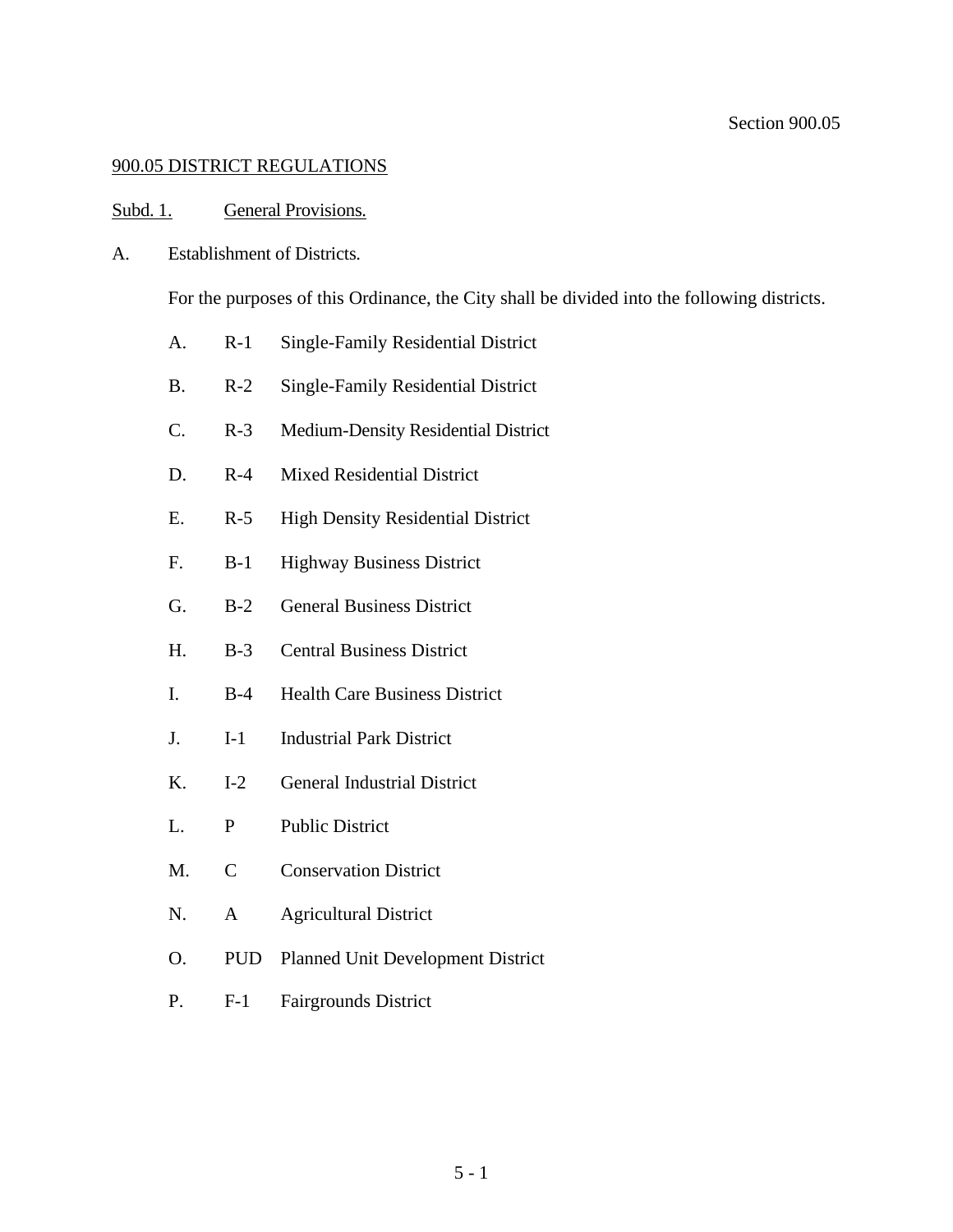B. Zoning Districts Map.

The boundaries of these districts are hereby defined and established as shown on the Zoning Districts Map which accompanies this Ordinance. Said map with all explanatory matter thereon is hereby made a part of this Ordinance.

C. Interpretation of District Boundaries.

Where uncertainty exists with respect to the boundaries of any zoning district indicated on the Zoning Districts Map, the following rules shall apply:

- 1. Boundaries indicated as approximately following the center lines of streets or highways shall be construed as following the center lines of streets or highways.
- 2. Boundaries indicated as approximately following lot lines shall be construed as following such lot lines.
- 3. Boundaries indicated as approximately following City boundary lines shall be construed as following such City boundaries.
- 4. Boundaries indicated as approximately parallel to the center lines of streets or highways shall be construed as being parallel thereto and at such distance therefrom as may be indicated on the Zoning Districts Map. If no distance is given, such dimensions shall be determined by the use of the scale shown on the Zoning Districts Map.
- 5. Boundaries following the shoreline of a stream, lake or other body of water shall be construed to follow the ordinary high water elevation (OHWE) and in the event of change in the shoreline shall be construed as moving with the OHWE. Boundaries indicated as approximately following the center line of streams, rivers, channels or other bodies of water shall be construed to follow such centerlines.
- 6. Where the application of the aforementioned rules leaves a reasonable doubt as to the boundaries between two districts, the regulations of the more restrictive district shall govern the entire parcel in question, unless otherwise determined by the City Board of Adjustments after recommendation from the City PlanningCommission.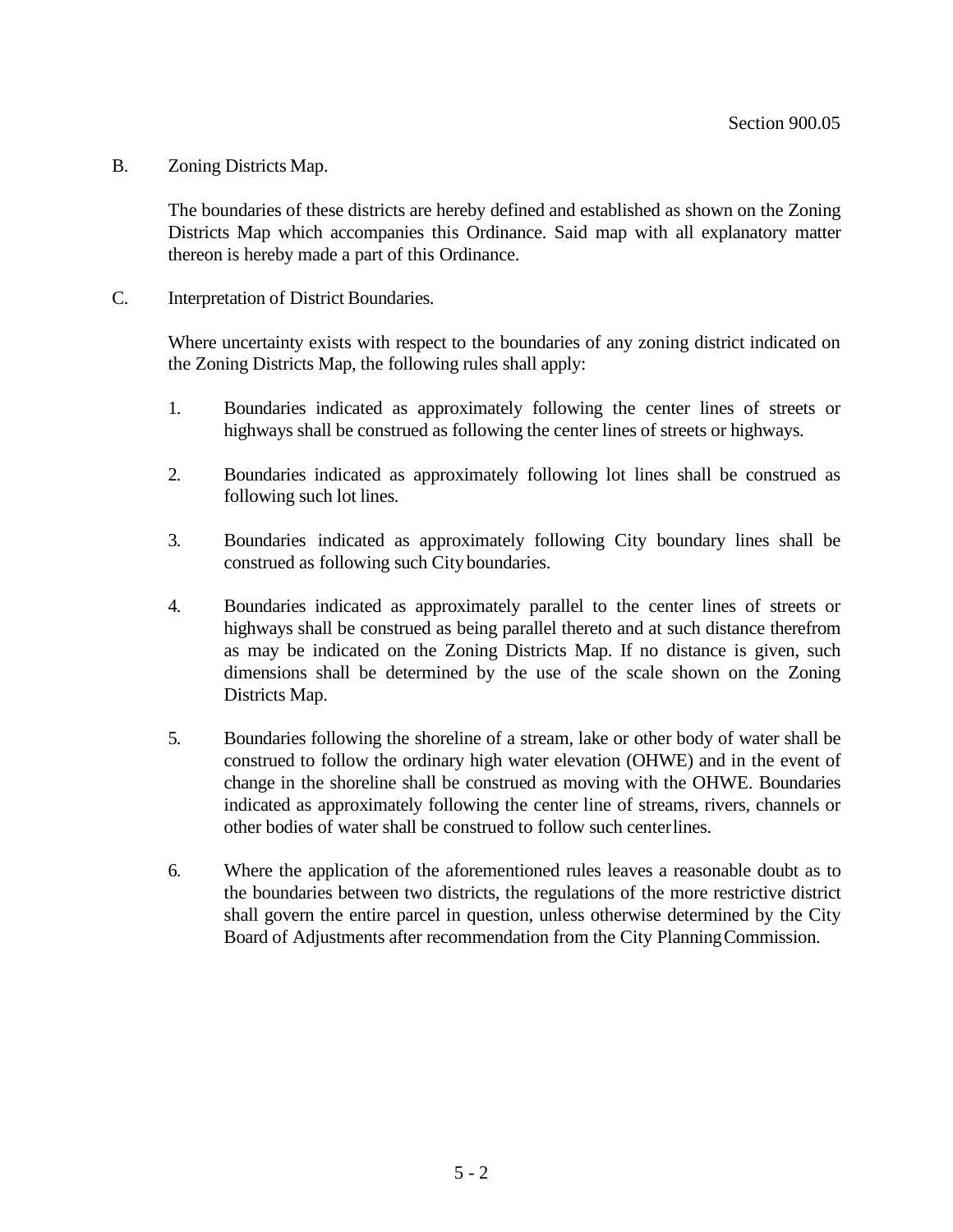#### D. Annexation.

Areas annexed to the City of Waconia shall be placed in a zoning district most like that which the area was zoned prior to annexation provided said zoning is consistent with the City's Comprehensive Plan. Where inconsistent, the zoning classification of such areas shall not be designated pending study of the area by the Planning Commission and approval by the City Council. In cases where the Planning Commission deems it appropriate that a study be made of an area to be annexed to the City of Waconia, the Planning Commission shall recommend a permanent zoning classification to the City Council within six (6) months of the date of annexation of said area. The actual zoning classification shall be designated by the City Council within nine (9) months of such annexation.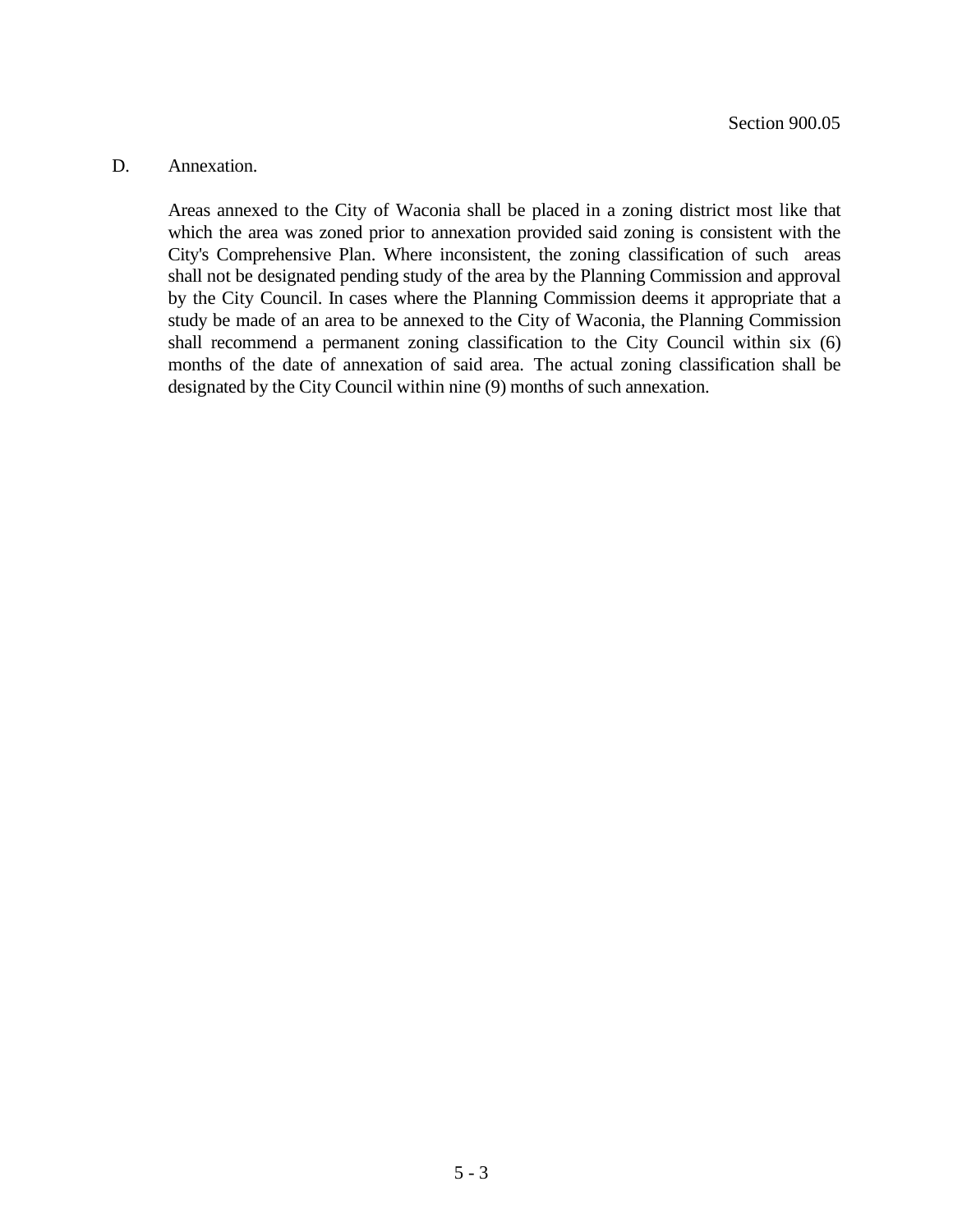# Subd. 2. Scope of Regulations.

## **A. R-1 Single-Family Residential District.**

- 1. Intent and Purpose: The purpose of this district is to provide for areas within the City primarily intended for low density residential development as designated by the Comprehensive Plan.
- 2. Permitted Uses: Single-family dwellings.
- 3. Permitted Accessory Uses: Gazebos, decks, private garages, utility buildings, fences, off-street parking, nameplate signs, residential recreation equipment subject to the restrictions imposed by Section 900.06, Supplementary Regulations.
- 4. Uses Permitted with Special Restrictions:
	- a. Boarding of not more than two roomers per residentialunit.
	- b. Cemeteries provided there is internal road access or off-street parking and screening of residential areas equivalent to 1 tree per 50 feet of site perimeter based on City Code. Residential setbacks shall be maintained at 50 feet from cemetery property. The Cemetery shall have accessibility to a major thoroughfare.
	- c. Day care facilitates licensed by the State of Minnesota serving ten (10) or fewer persons.
	- d. Gardening and other horticultural uses where no sale of products is conducted on the premises.
	- e. Garage sales, estate sales, yard sales, rummage sales and other casual sales of personal property, subject to the following restrictions:
		- 1. No such sale shall exceed a period of 72 consecutive hours, including periods when the sale is temporarily closed (e.g., at night).
		- 2. No more than two such sales shall be held on the same lot in any 12-month period.
		- 3. No items offered for sale shall have been purchased or received by gift for resale or received on consignment for the purposes of resale.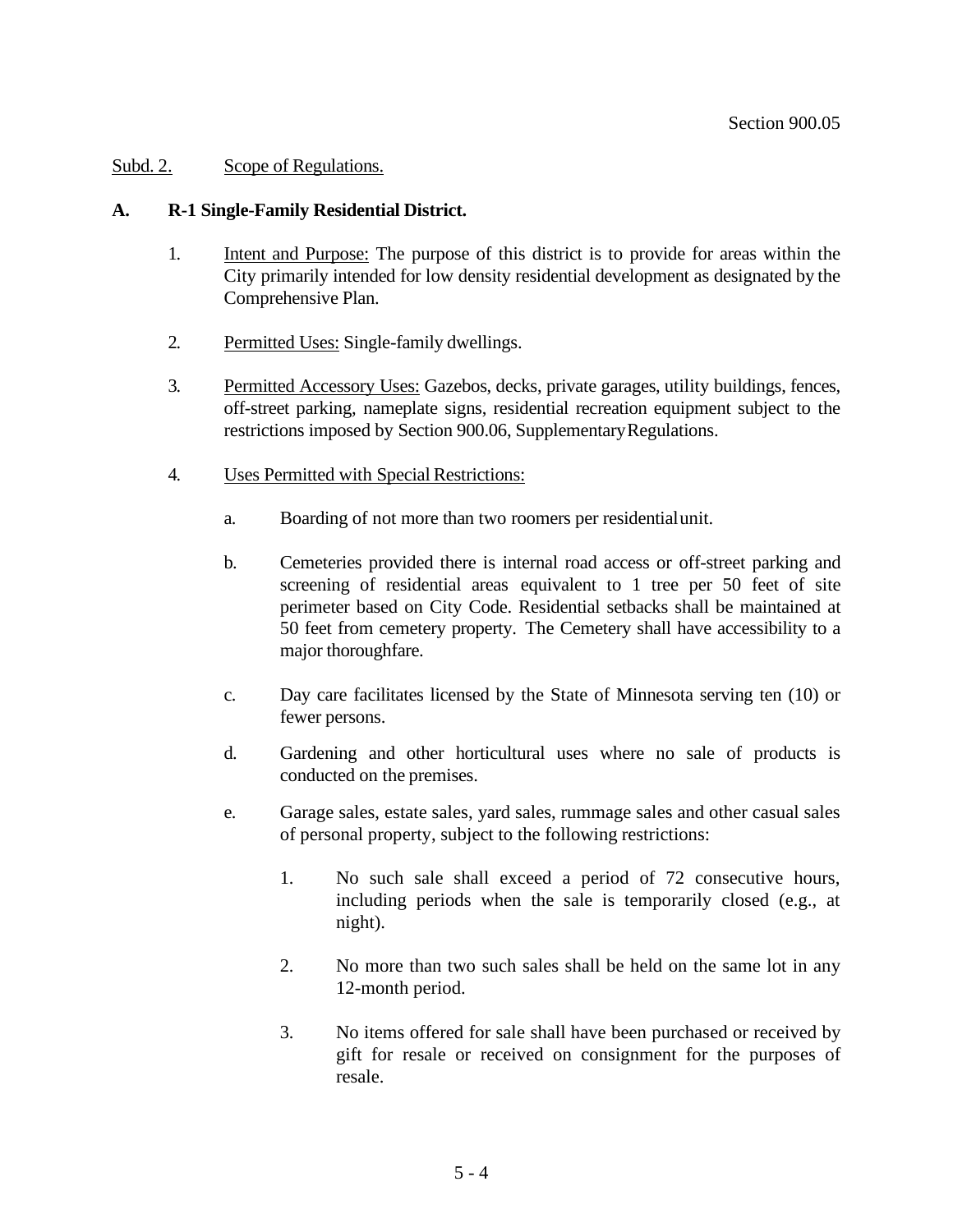- f. Golf courses provided that it is maintained and operated from a central clubhouse location and adequate off-street parking is provided. Residential setbacks shall be maintained at 75 feet from golf course property. The golf course shall have access to a major thoroughfare.
- g. Home occupations may be carried on by a member of the immediate family residing on the premises in connection with which there is no sign, other display, or other condition permitted that will indicate from the exterior that the building is being utilized in whole or in part for any purpose other than that of a dwelling.

Also, no exterior structural modifications are made to change the residential character and appearance of the lot or any buildings or structures on the lot. All parking demands generated by the use shall be accommodated within the accessory garage and the normal driveway area. No more than 10 automobile trips weekly by individuals other than the residents of the dwelling unit shall be generated to the dwelling unit as a result of the use. No sale of products or merchandise shall occur on the lot or within any structures or buildings on the lot.

- h. Private Residential Recreational Facilities intended solely for the use and enjoyment of residents of the permitted use and theirguests.
- i. Residential facilities licensed by the State of Minnesota serving six (6) or fewer persons and being located no nearer than 1,000 feet to another such facility.
- j. Utility buildings are allowable, but structures constructed of metal are prohibited. Setbacks within the respective zoning districts shall be met.
- 5. Uses Permitted by Conditional Use Permit (CUP): The following uses are permitted by CUP subject to the requirements ofSection 900.11.
	- a. Churches.
	- b. Public service installations including such uses as public utility buildings, transformers, substations and lift stations.
- 6. Uses Permitted by Interim Use Permit (IUP): The following uses are permitted by IUP subject to the requirements of Section 900.11.
	- a. Interim use of non-residential buildings.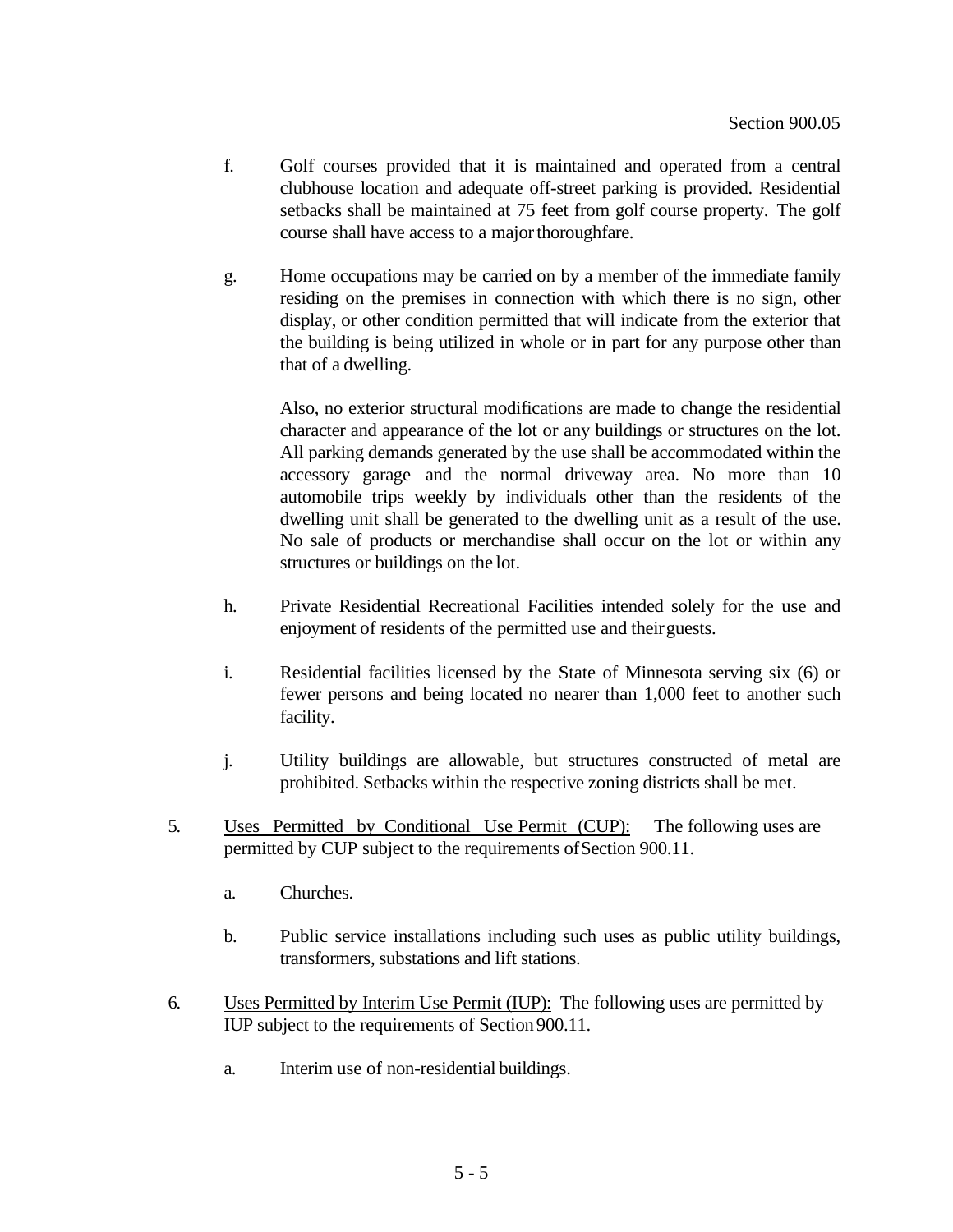- b. Parking lots without a hardcover surface.
- 7. Lot Requirements: The following minimum lot requirements shall apply. Refer to Section 900.06 (Supplementary Regulations) for exceptions.

| a.          | Minimum lot area          | $10,500$ sq. ft. |
|-------------|---------------------------|------------------|
| $h_{\cdot}$ | Minimum lot width         | $75$ ft.         |
| C.          | Maximum hardcover surface | 35%              |
| d.          | Maximum structure height  | 35 ft.           |
| e.          | Minimum yards             |                  |

|                             | Front | <b>Street</b><br>Side | Interior<br>Side | Rear         |
|-----------------------------|-------|-----------------------|------------------|--------------|
| <b>Principal Structures</b> | າ 5'  | າ ເ'                  |                  | $30^{\circ}$ |
| <b>Accessory Structures</b> | າ ະາ  | ົາ ເາ<br>سد           |                  |              |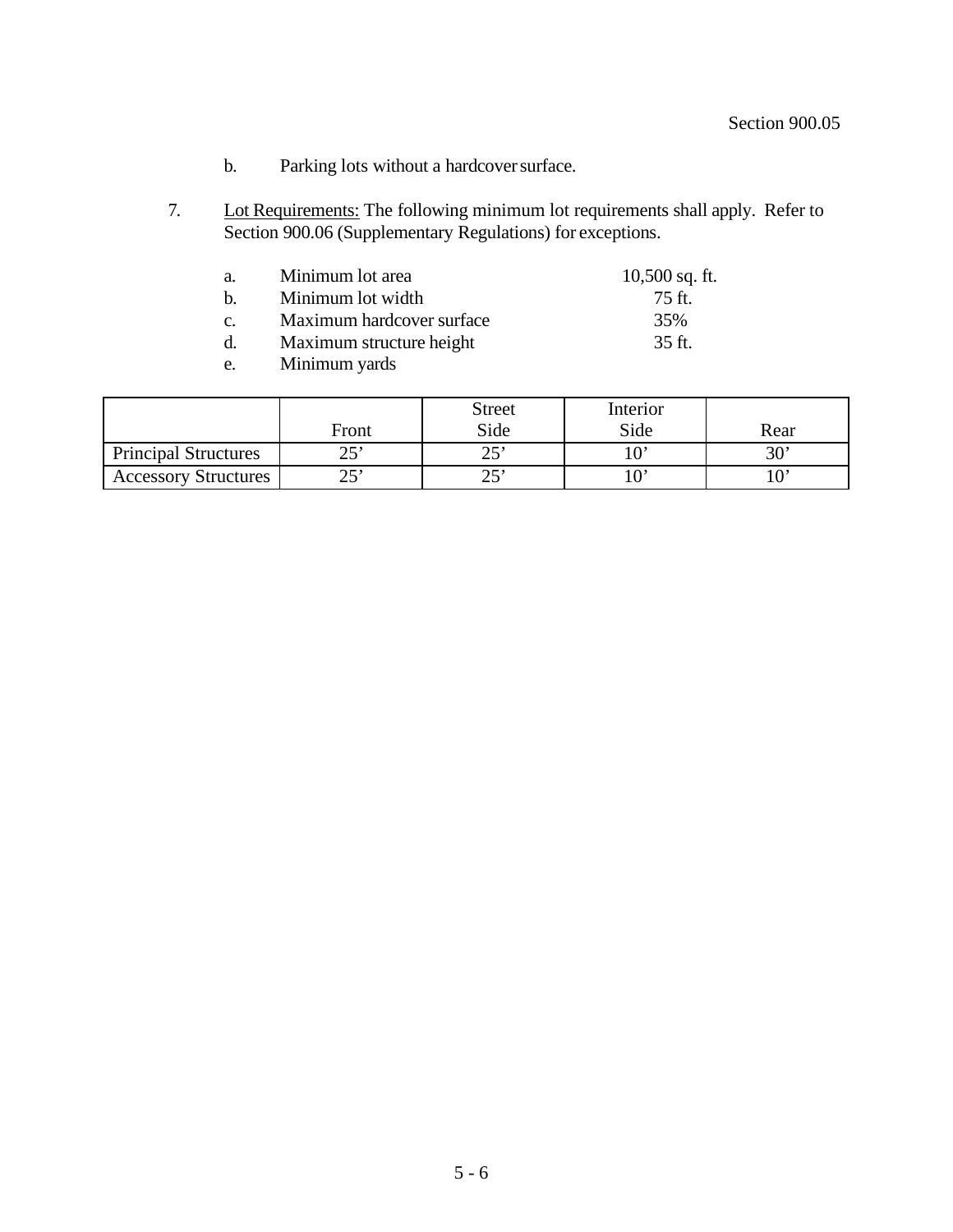## **B. R-2 Single-Family Residential District.**

- 1. Intent and Purpose: The purpose of this district is to establish reasonable standards of development for neighborhood conservation areas designated by the Comprehensive Plan since much of this district encompasses residential areas of the City that were developed at densities that are generally higher than contemporary development standards.
- 2. Permitted Uses: Single-family dwellings.
- 3. Permitted Accessory Uses: Same as the R-1District.
- 4. Uses Permitted with Special Restrictions:
	- a. All uses permitted with special restrictions in the R-1District.
	- b. Accessory apartments provided such use is in compliance with Uniform Building Code and provisions for off-street parking aremet.
	- c. Two family dwellings subject to the following: off street parking requirements are met and second dwelling meets uniform building code requirements.
- 5. Uses Permitted by Conditional Use Permit (CUP): The following uses are permitted by CUP subject to the requirements ofSection 900.11.
	- a. All uses permitted by CUP in the R-1District.
	- b. Bed and Breakfasts.
	- c. Funeral homes and mortuaries.
	- d. Guest Cottages.
- 6. Uses Permitted by Interim Use Permit (IUP): The following uses are permitted by IUP subject to the requirements of Section 900.11.
	- a. All uses permitted by IUP in the R-1District.
	- b. Above ground, portable fuel systems.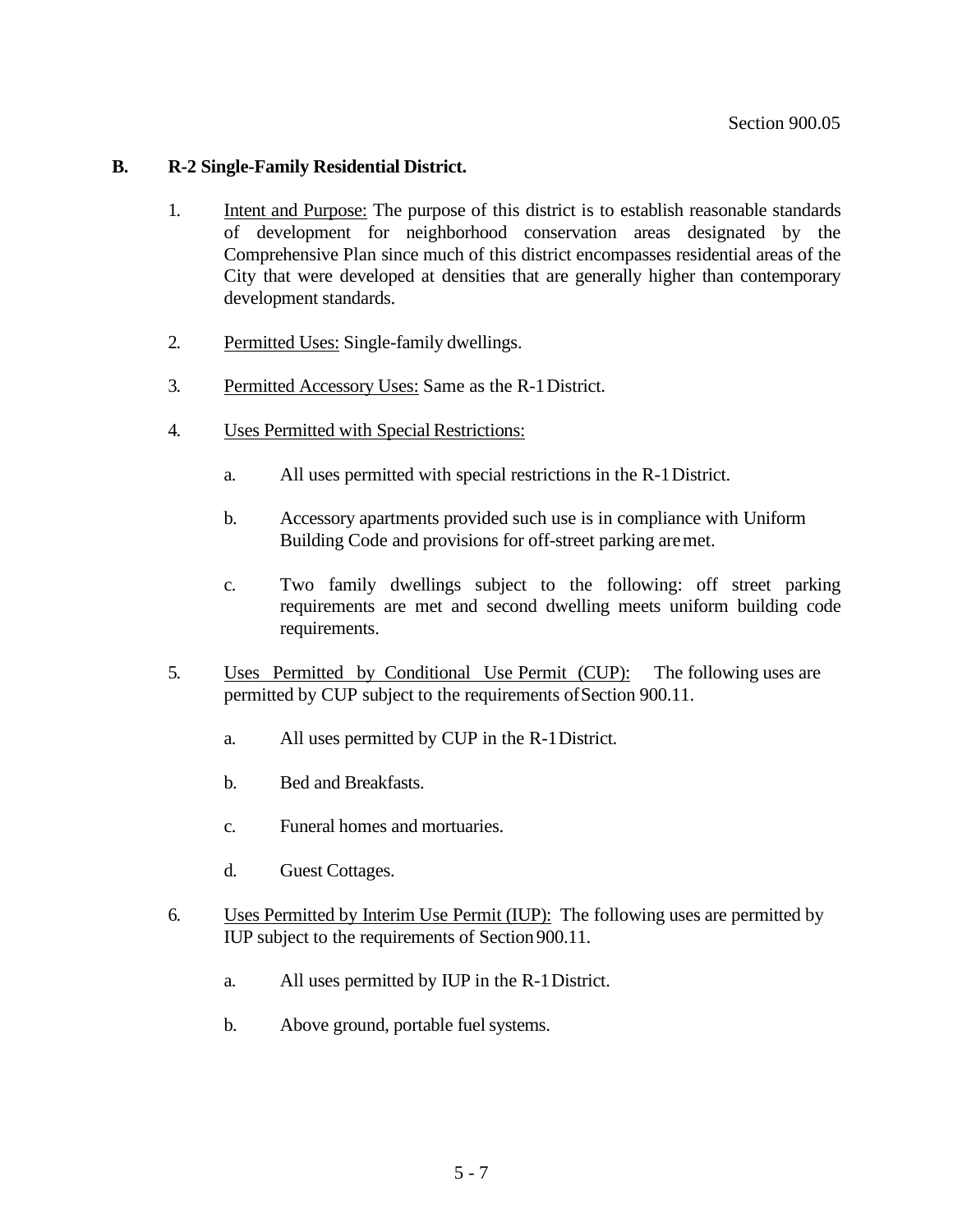7. Lot Requirements: The following minimum lot requirements shall apply. Refer Section 900.06 (Supplementary Regulations) for exceptions.

| a. | Minimum lot area          | 7850 sq. ft.     |
|----|---------------------------|------------------|
| h. | Minimum lot width         | $50$ ft.         |
| C. | Maximum hardcover surface | 35%              |
|    | Maximum structure height  | $35 \text{ ft.}$ |

e. Minimum yards

|    |                                                            | Front | <b>Street</b><br>Side | Alley<br>Side | Interior<br>Side | Rear         |
|----|------------------------------------------------------------|-------|-----------------------|---------------|------------------|--------------|
| 1. | <b>Principal Structures</b><br>(Lot greater than 55' wide) | 25'   | 15'                   | $10^{\circ}$  | $10^{\circ}$     | 30'          |
| 2. | <b>Principal Structures</b><br>(Lot less than 55' wide)    | 25'   | 15'                   | 5'            | $5^{\circ}$      | 30'          |
| 3. | <b>Accessory Structures</b><br>(Lot greater than 55' wide) | 25'   | 15'                   | $10^{\circ}$  | 10'              | $10^{\circ}$ |
| 4. | <b>Accessory Structures</b>                                | 25'   | 15'                   | $5^{\circ}$   | 5'               | $5'$ *       |

# \* **10' if abutting an alley**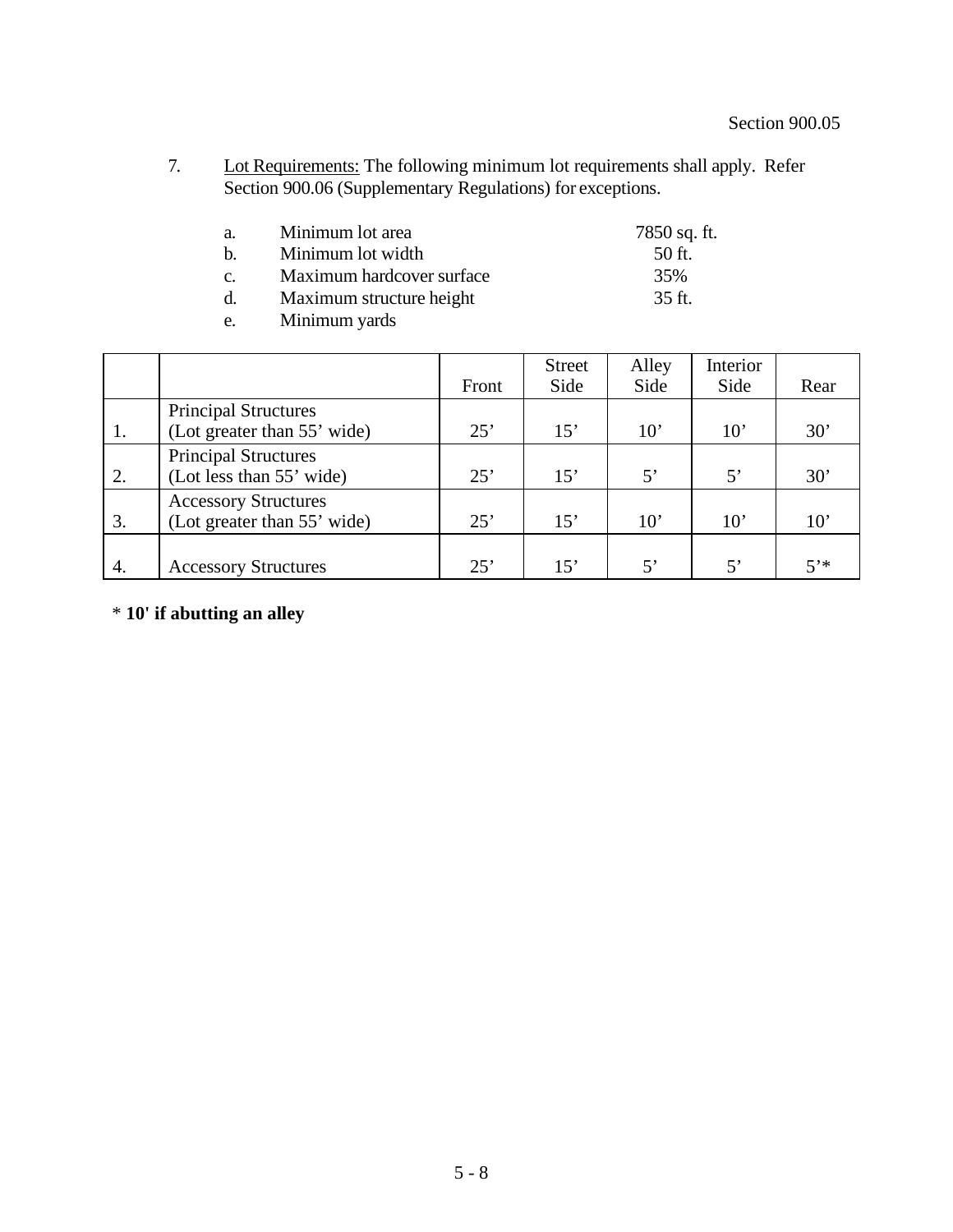## **C. R-3 Medium Density Residential District.**

- 1. Intent and Purpose: The purpose of this district is to provide for a broad range of housing types that will generally be located adjacent to more active business areas with direct access to collector streets. These areas are found in or near developing residential areas distant from downtown Waconia where non-single family housing is a desirable alternative.
- 2. Permitted Uses: Multiple family dwellings, two-family dwellings, townhouse dwellings, boarding houses of more than two roomers per residentialunits.
- 3. Permitted Accessory Uses: Same as the R-1District.
- 4. Uses Permitted with Special Restrictions:
	- a. All uses permitted with special restrictions in the R-1 District, but not including golf courses and cemeteries.
	- b. Day care facilities licensed by the State of Minnesota serving between 13 and 16 persons.
	- c. Residential facilities licensed by the State of Minnesota serving between 7 and 16 persons and being located no nearer than 1,000 feet to another State licensed facility.
- 5. Uses Permitted by Conditional Use Permit (CUP): The following uses are permitted by CUP subject to the requirements ofSection 900.11.
	- a. Churches.
	- b. Mortuaries.
	- c. Public Utility Installation.
	- d. Garden Center Uses
- 6. Uses Permitted by Interim Use Permit (IUP): The following uses are permitted by IUP subject to the requirements of Section 900.11.
	- a. All uses permitted by IUP in the R-1District.
- 7. Lot Requirements: The following minimum lot requirements shall apply. Refer to Section 900.06 (Supplementary Regulations) for exceptions.
	- a. Minimum lot area: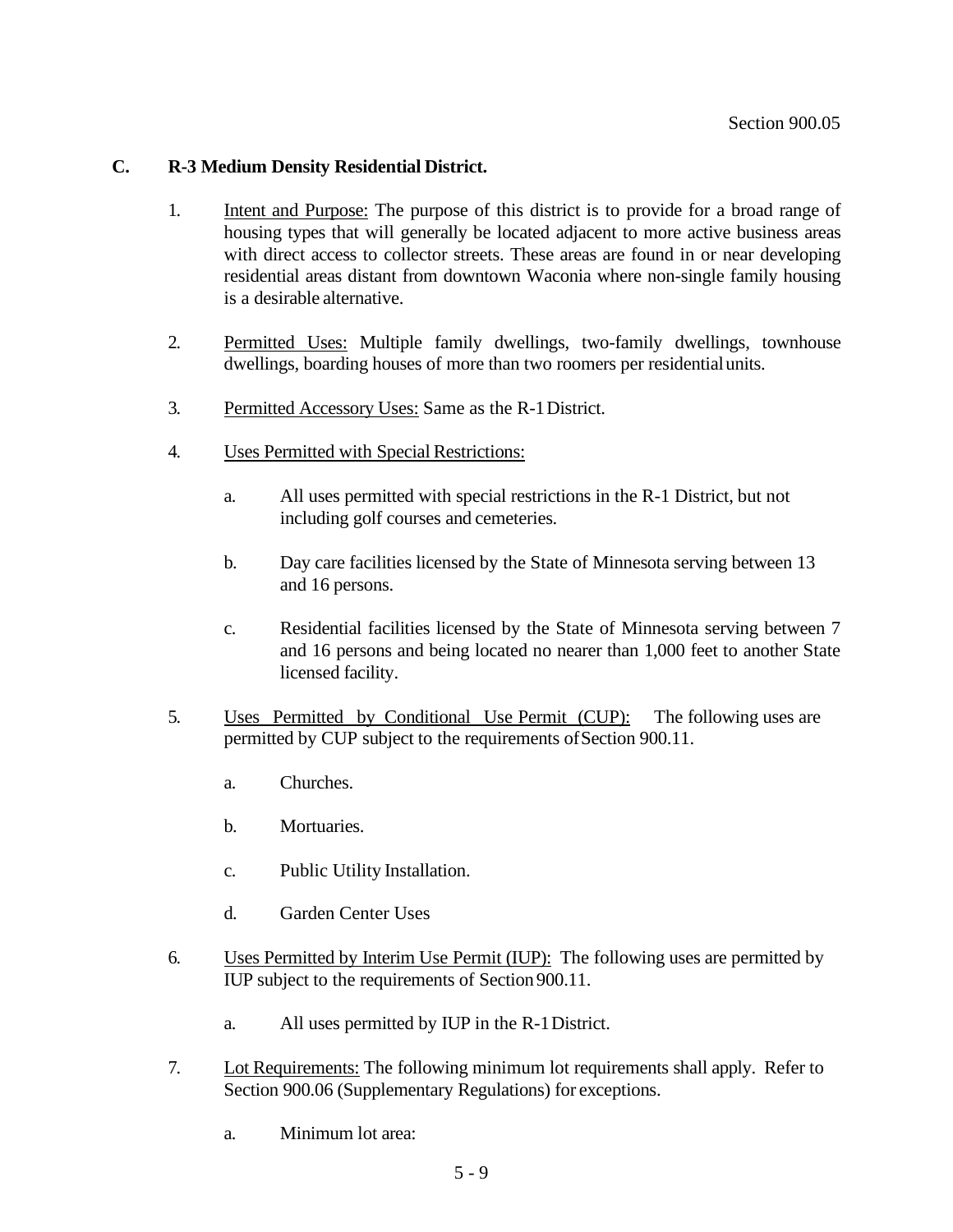- 14,000 sq. ft. for two-family dwellings and uses 4B and 4C of the R-3 District.
- 30,000 sq. ft. for multi-family dwellings. For multi-family dwellings a minimum of 10% of the gross project area shall be in private recreational uses for project residents. Such area shall be for recreational uses suited to the needs of the residents including swimming pools, tennis courts, tot lot areas, nature areas, etc.

| h           | Minimum lot width         | 150 ft. |
|-------------|---------------------------|---------|
| $C_{\cdot}$ | Maximum hardcover surface | 70%     |
| d.          | Maximum structure height  | 40 ft.  |

- e. Minimum yards
	- 1. Front yard setback will be a minimum of 35 ft. from the right-of-way of local streets or 50 ft. from the right-of-way of collector or arterial roadways as identified in the Comprehensive Plan.
	- 2. Sideyard setback will be a minimum of 15 feet plus two feet for every foot by which the building exceeds 25 feet in height. Sideyard setbacks may be reduced to zero feet along the common property line when dwellings share common walls and are subject to site and building plan review.
	- 3. Rear yard setback will be a minimum of 40 feet from exterior property lines. Rear yard setbacks may be reduced for townhouse dwellings located within cluster developments which are subject to site and building plan review.
	- 4. Building spacing for multi-family dwellings shall be the average of the height of the buildings.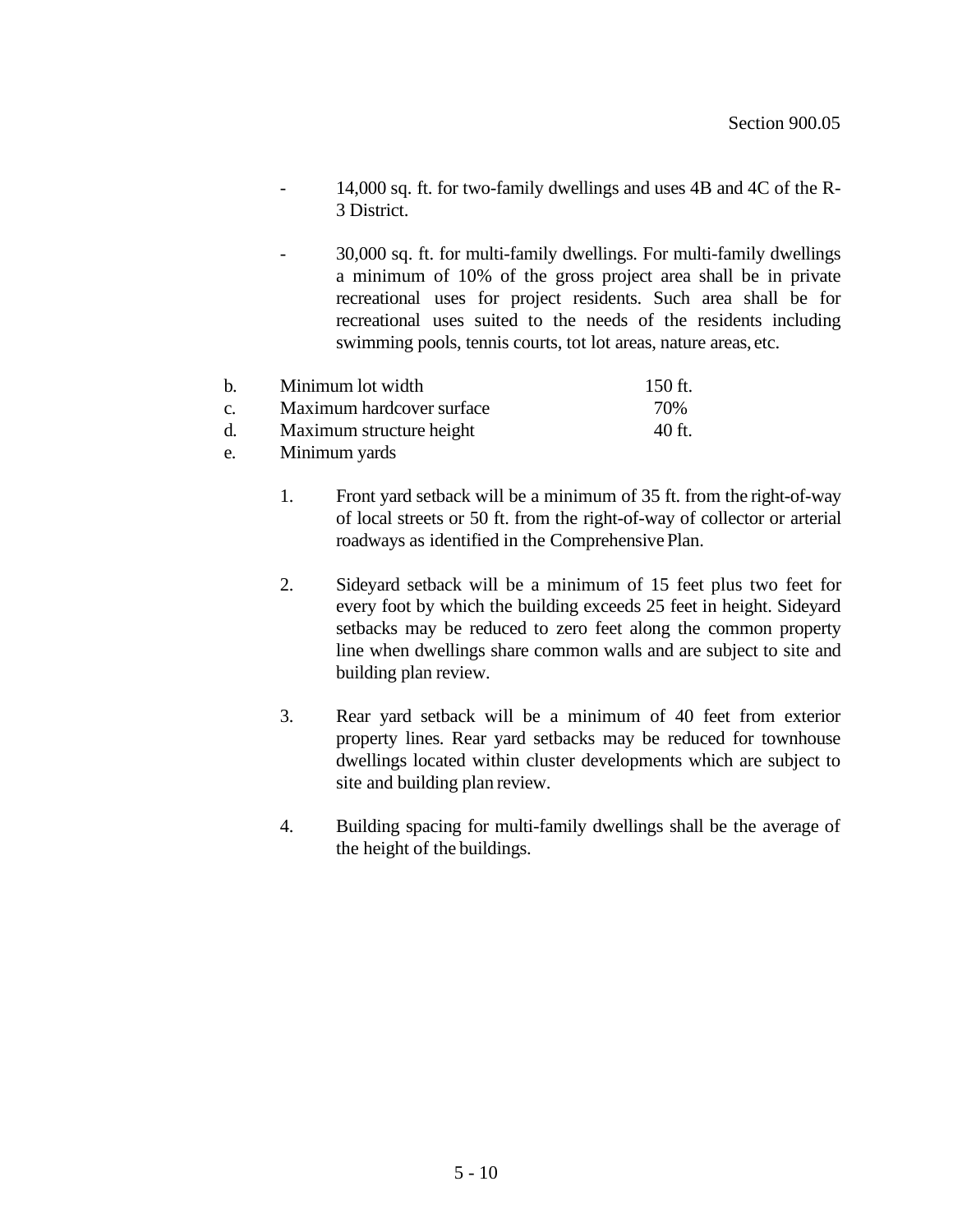## **D. R-4 Mixed Residential District.**

- 1. Intent and Purpose: This is an historic area of the City that lies along the Lake Waconia shoreline and already has an element of mixed residential use ranging from multi-family dwellings to single-family housing. It is intended that uses within this area continue to be predominantly residential in the range of four to six units per acre. Higher densities must be applied for by Conditional UsePermit.
- 2. Permitted Uses: Single family dwellings, two-family dwellings, boarding houses of more than two (2) roomers per residential unit.
- 3. Permitted Accessory Uses: Same as the R-1District.
- 4. Uses Permitted with Special Restrictions:
	- a. All uses permitted with special restrictions in the R-3District.
- 5. Uses Permitted by Conditional Use Permit (CUP): The following uses are permitted by CUP subject to the requirements ofSection 900.11.
	- a. Churches.
	- b. Mortuaries.
	- c. Bed and Breakfasts.
	- d. Public Utility Installations.
	- e. Marinas
- 6. Uses Permitted by Interim Use Permit (IUP): The following uses are permitted by IUP subject to the requirements of Section 900.11.
	- a. All uses permitted by IUP in the R-1District.
- 7. Lot Requirements: The following minimum lot requirements shall apply. Refer to Section 900.06 (Supplementary Regulations) for exceptions.

| a.          | Minimum lot area          | $7,850$ sq. ft. |
|-------------|---------------------------|-----------------|
| $h_{\cdot}$ | Minimum lot width         | $50$ ft.        |
| C.          | Maximum hardcover surface | 35%             |
| d.          | Maximum structure height  | 35 ft.          |
| e.          | Minimum yards             |                 |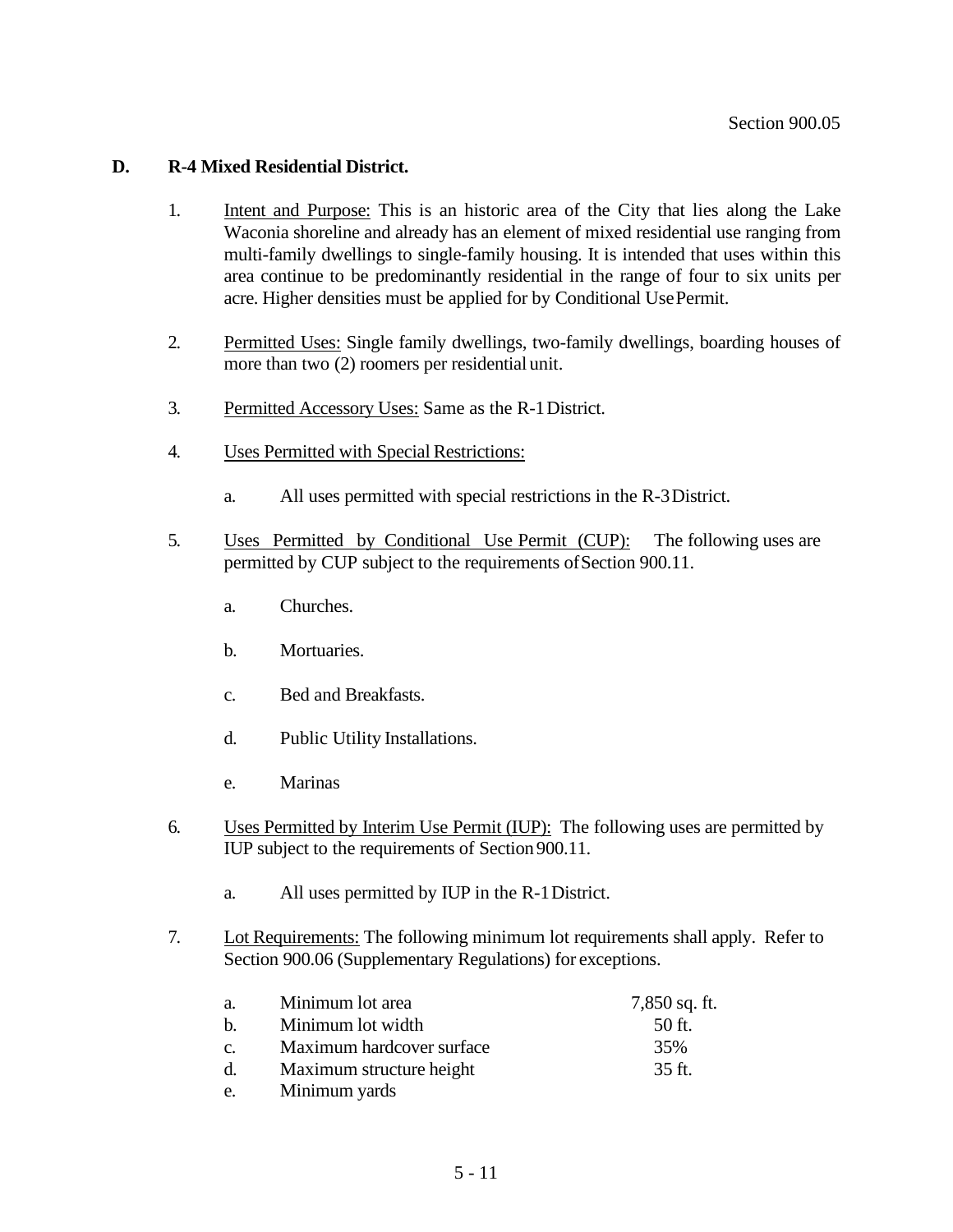|    |                                                                                                                                                | Front | <b>Street</b><br>Side | Alley<br>Side | Interior<br>Side | Rear         |
|----|------------------------------------------------------------------------------------------------------------------------------------------------|-------|-----------------------|---------------|------------------|--------------|
|    | <b>Principal Structures</b>                                                                                                                    |       |                       |               |                  |              |
| 1. | (Lot greater than 55' wide)                                                                                                                    | 25'   | 15'                   | $10^{\circ}$  | $10^{\circ}$     | 30'          |
| 2. | <b>Principal Structures</b><br>(Lot less than 55' wide)                                                                                        | 25'   | 15'                   | $5^{\circ}$   | 5'               | $30^{\circ}$ |
| 3. | <b>Accessory Structures</b><br>(Lot greater than 55' wide)                                                                                     | 25'   | 15'                   | $10^{\circ}$  | $10^{\circ}$     | $10^{\circ}$ |
| 4. | <b>Accessory Structures</b><br>(Lot less than 55' wide)                                                                                        | 25'   | 15'                   | $5^{\circ}$   | 5'               | $5'$ *       |
| 5. | Shoreland Overlay District setbacks may be more restrictive than those listed above. In that<br>instance, the more restrictive setbacks apply. |       |                       |               |                  |              |

# \* **10' if abutting an alley**

8. Two-Family Dwellings: A two-family dwelling shall comply with all of the requirements of Section 900.06, Subd. 5, C, of this Code if it is divided into individual parcels of record.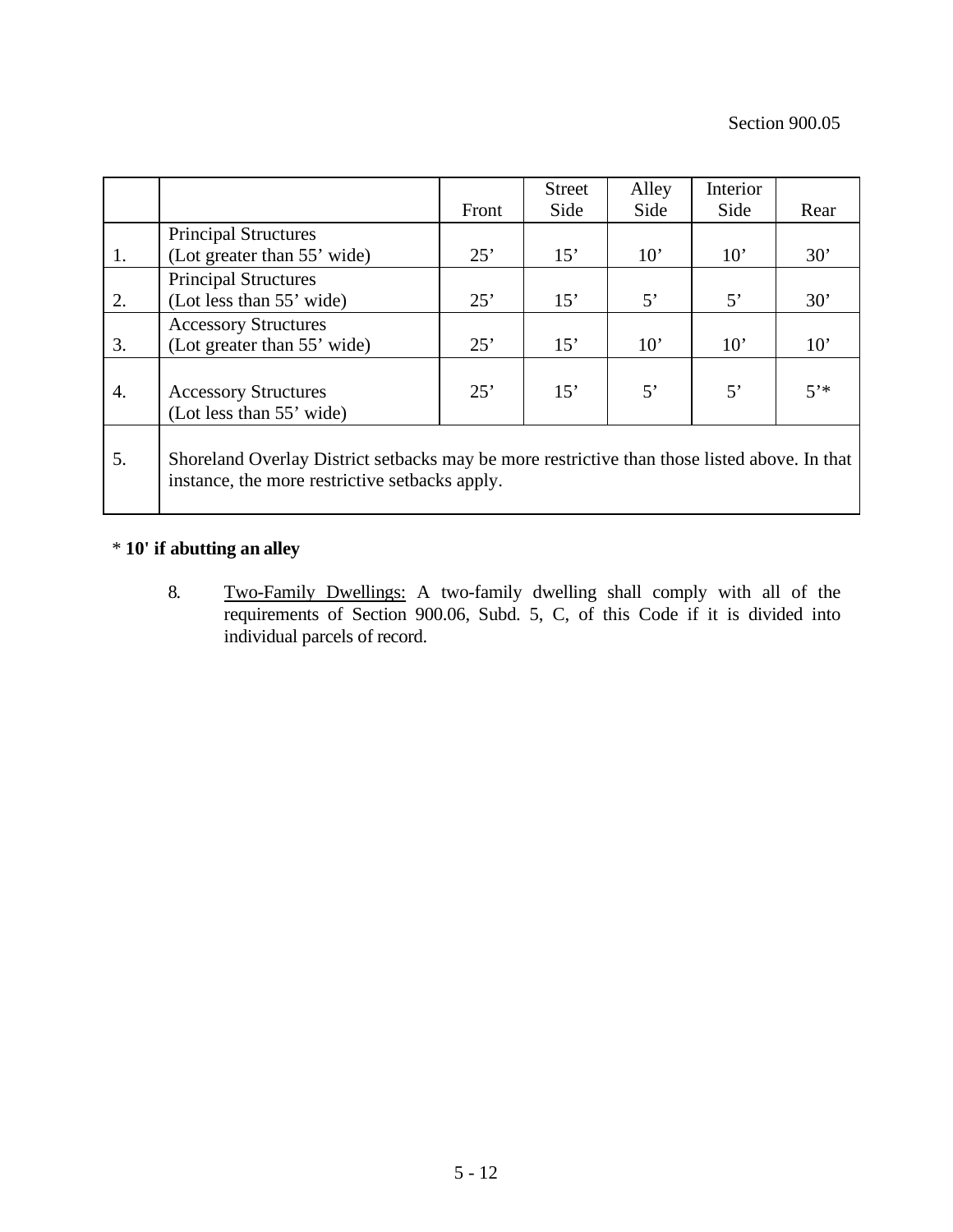## **E. R-5 High Density Residential District.**

- 1. Intent and Purpose: The purpose of this district is to primarily fill and redevelop sites located north of Highway 5 and in relatively close proximity to downtown where land values warrant higher density development. Densities are targeted for 12 to 22 units per acre in this district. Within these areas, housing for senior citizens is intended to be permitted at considerably higher densities than would be permitted by the density range provided adequate open space is demonstrated to exist and parking demand can be justified and documented.
- 2. Permitted Uses: Multiple family dwellings, boarding houses serving more than two (2) roomers per residential unit, nursing homes, two-family dwellings, townhouse dwellings.
- 3. Permitted Accessory Uses: Same as R-1District.
- 4. Uses Permitted with Special Restrictions:
	- a. All uses permitted with special restrictions in the R-3District.
	- b. Residential facilities licensed by the State of Minnesota serving 17 or more persons and being located no nearer than 1,000 feet to another such facility.
- 5. Uses Permitted by Conditional Use Permit (CUP): The following uses are permitted by CUP subject to the requirements ofSection 900.11.
	- a. Churches.
	- b. Mortuaries.
	- c. Public Utility Installations.
- 6. Uses Permitted by Interim Use Permit (IUP): The following uses are permitted by IUP subject to the requirements of Section 900.11.
	- a. All uses permitted by IUP in the R-1District.
- 7. Lot Requirements: The following minimum lot requirements shall apply. Refer to Section 900.06 (Supplementary Regulations) for exceptions.
	- a. Minimum lot area: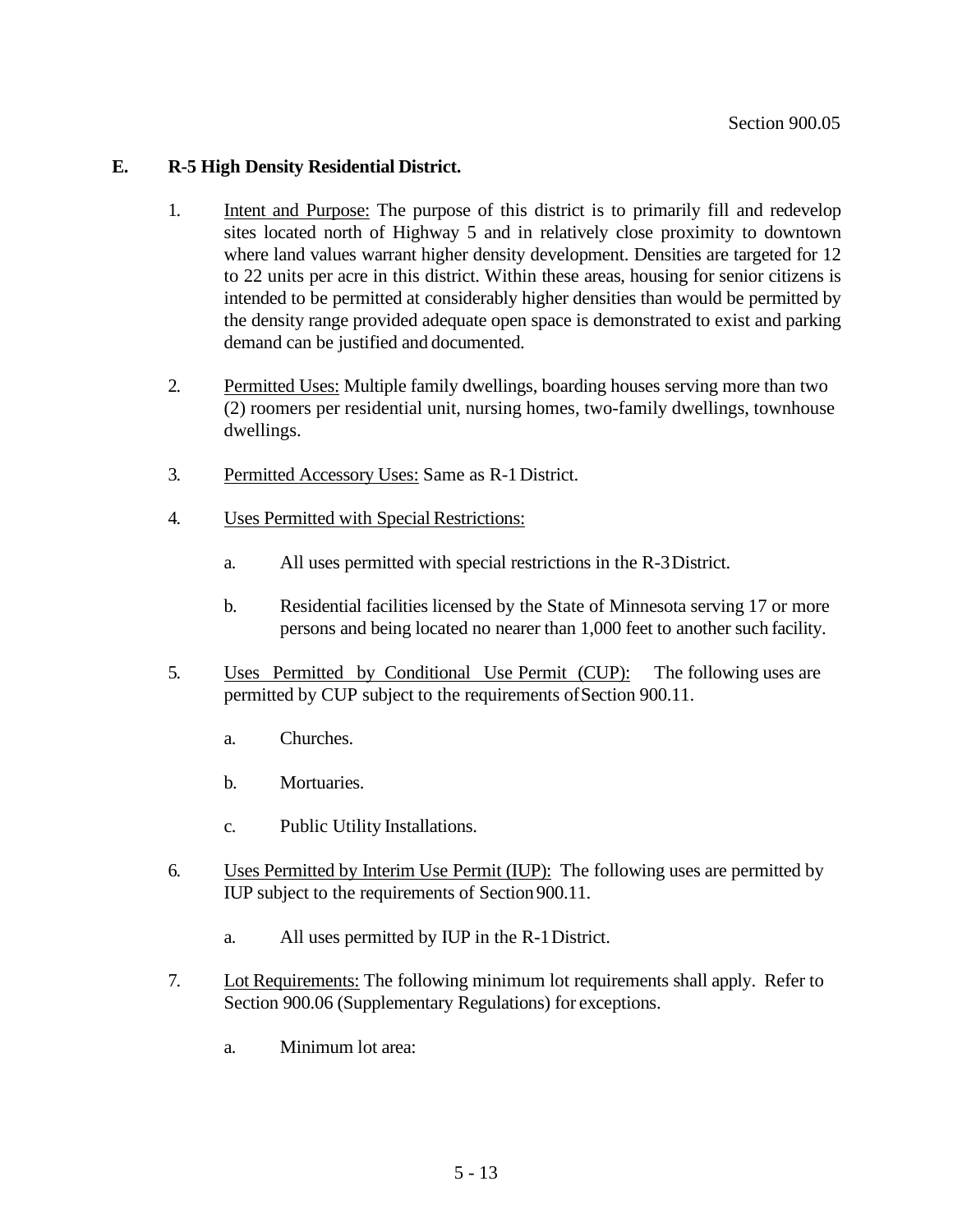- 14,000 sq. ft. for two family dwellings and uses 4B and 4C of the R-3 District.
- 30,000 sq. ft. for multi-family dwellings. For multi-family dwellings a minimum of 10% of the gross project area shall be in private recreational uses for project residents. Such area shall be for recreational uses suited to the needs of the residents including swimming pools, tennis courts, tot lot areas, nature areas, etc.

| $h_{\cdot}$ | Minimum lot width         | 150 ft. |
|-------------|---------------------------|---------|
| $C_{\star}$ | Maximum hardcover surface | 70%     |
| d.          | Maximum structure height  | 40 ft.  |

- e. Minimum yards
	- 1. Front yard setback will be a minimum of 30 feet from the right-ofway of local streets or 50 ft. from the right-of-way of collector or arterial roadways as identified in the ComprehensivePlan.
	- 2. Sideyard setback shall equal, in footage, what the height of the structure is. Sideyard setbacks may be reduced to zero feet along the common property line when dwellings share common walls and are subject to site and building plan review.
	- 3. Rear yard setback will be a minimum of 30 feet from exterior property lines.
	- 4. Building spacing for multi-family dwellings shall be the average of the height of the buildings.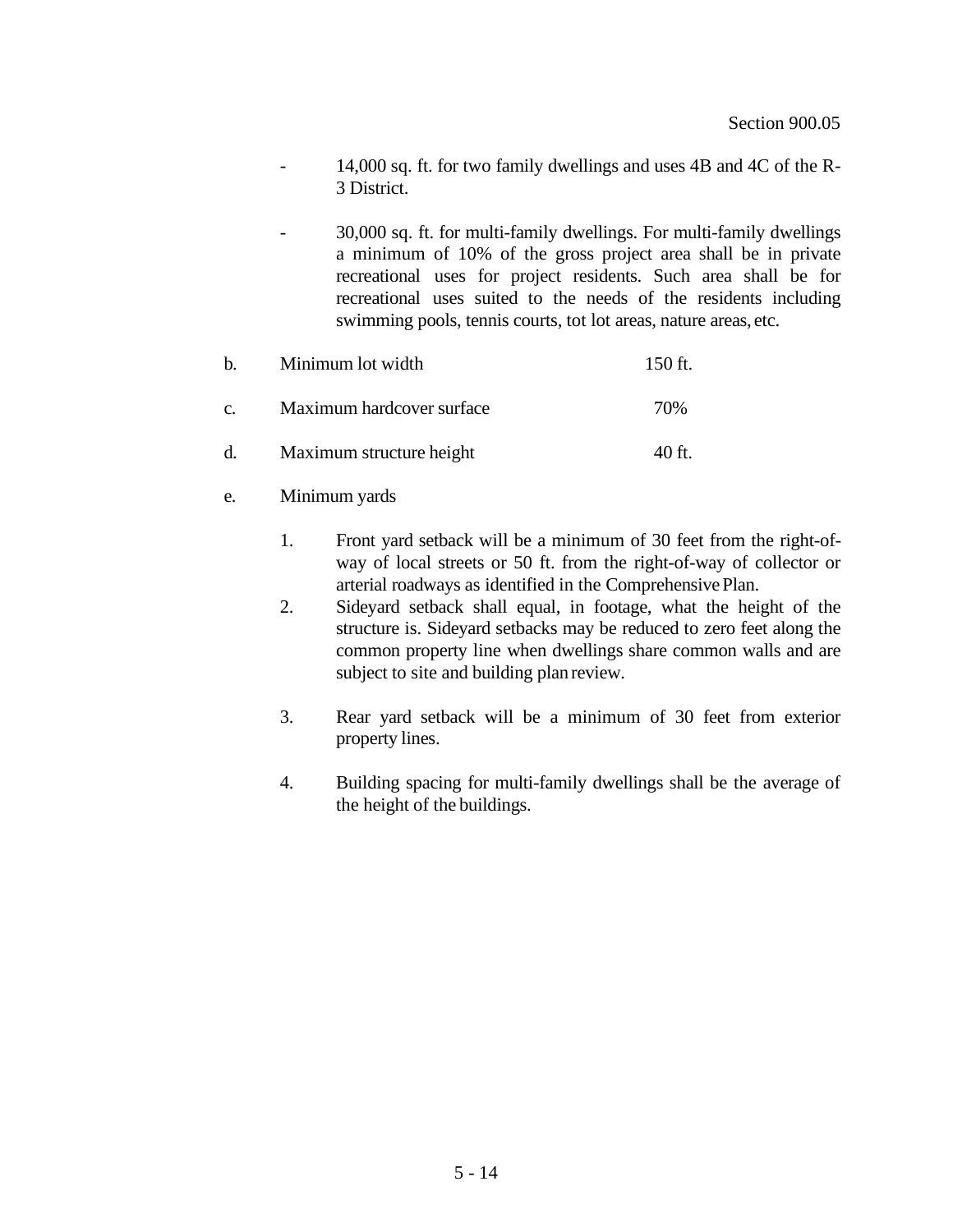## **F. B-1 Highway Business District.**

- 1. Intent and Purpose: The purpose of this district is to provide for an appropriate range of businesses that will be utilized by area residents as well as vehicular traffic generated from the surrounding area.
- 2. Permitted Uses: Retail businesses that are not large retail buildings nor large retail projects; eating and drinking establishments; banks; hotels and motels; automobile service and repair; farm equipment/implement sales and service; commercial recreation facilities; laundromats and dry cleaners; barber/beauty shops; ministorage facilities; churches, off-sale liquor sales; microdistilleries; small breweries; taprooms; lumber yards; animal clinics; commercial kennels; outdoor theaters; bicycle sales/service; copy and printing services; medical related clinics/uses; and offices.
- 3. Permitted Accessory Uses: Fences, off-street parking, business signs, incidental repair, processing and storage necessary to conduct a permitted use but not exceeding 30% of the floor area of the principal building, gardening and other horticultural uses where no sale of products is conducted within abuilding.
- 4. Uses Permitted with Special Restrictions:
	- a. Day care facilities licensed by the State of Minnesota.
	- b. Drive-in Businesses (for the purpose of this section, shall mean: Drive-in restaurants, fast food businesses with a drive thru, drive-in theaters and motor fuel stations). Restrictions include:
		- 1. No drive in business shall be located within 300 feet of a school or church.
		- 2. No drive-in shall be located within 100 feet of any residentially zoned property, provided:
			- a) no public address system shall be audible from any residential zone; and
			- b) screening of the property from residential areas will be required. The City may require fencing, earthen berms and landscaping, or any other method or combination deemed appropriate to accomplish the required screening.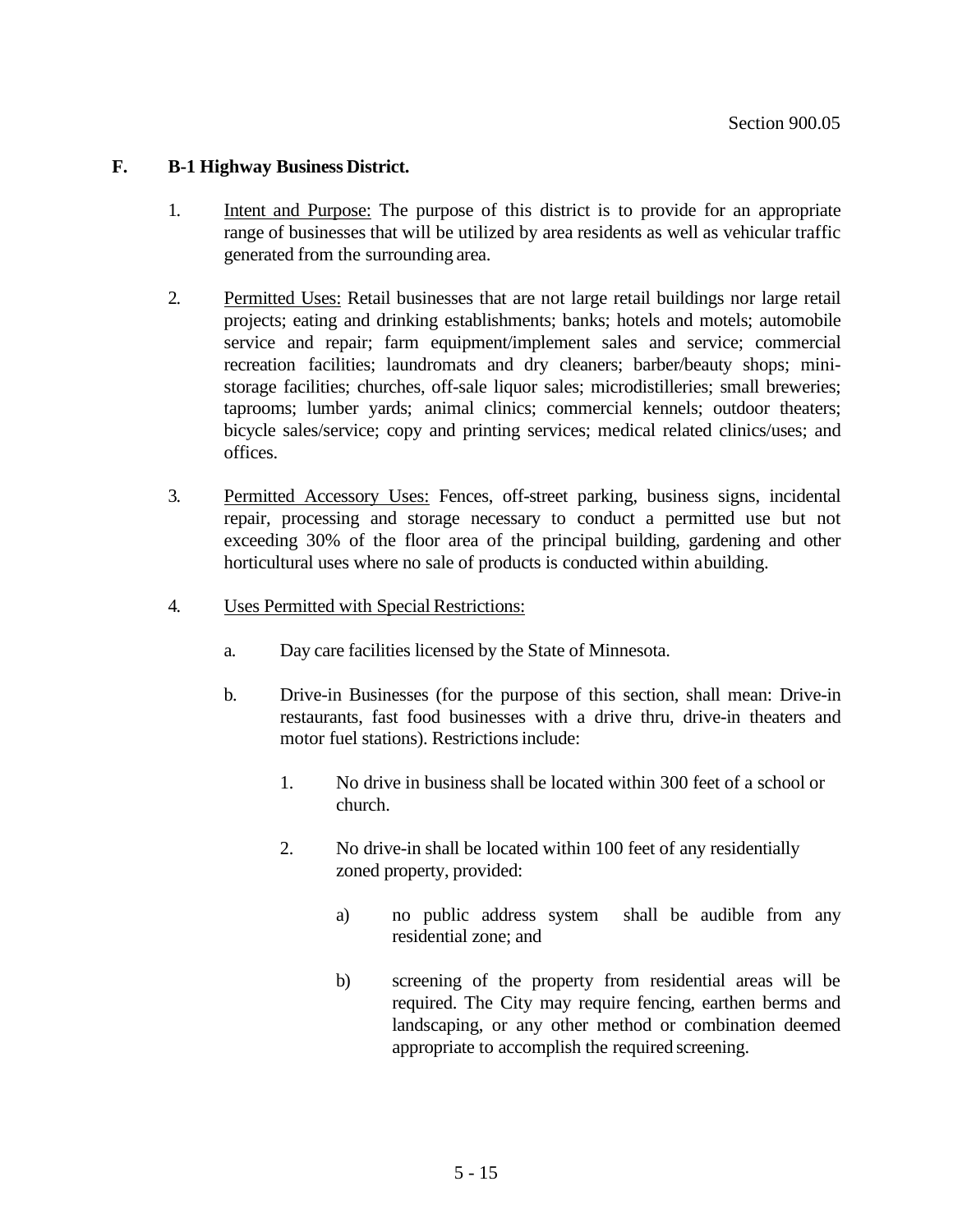- 3. No drive in shall be located on any street other than an arterial roadway, collector roadway or business service road.
- 4. No access drive shall be within 100 feet of intersecting street rightof-way lines.
- 5. No less than 30% of the gross lot area shall be landscaped.
- 6. Adequate area shall be designated for snow storage such that clear visibility shall be maintained from the property to anypublic street.
- 7. A six-inch non-surmountable curb shall separate all walks and landscape areas from parking areas.
- 8. Should the use be a drive-in theater, an opaque fence not less than eight (8) feet in height and extending at least to within two (2) feet of the ground shall be constructed around the property.
- c. Motor fuel stations and motor fuel station convenience stores subject to the following:
	- 1. For architectural purposes, each side of a motor fuel station/convenience store shall be considered as a frontface.
	- 2. The storage for items for sale outside the principal building shall be displayed in specifically designed containers.
	- 3. All trash, waste materials, and obsolete parts shall be stored within a separate enclosure.
	- 4. All goods for sale, other than those required for the operation and maintenance of motor vehicles shall be displayed within the principal structure.
	- 5. No sale of motor vehicles, trailers or campers shall bepermitted.
	- 6. Open dead storage of motor vehicles shall not be permitted for a period of more than seven (7) days.
	- 7. All rental campers, trailers or motor vehicles shall be stored within the rear and/or sideyard not adjacent to thestreet.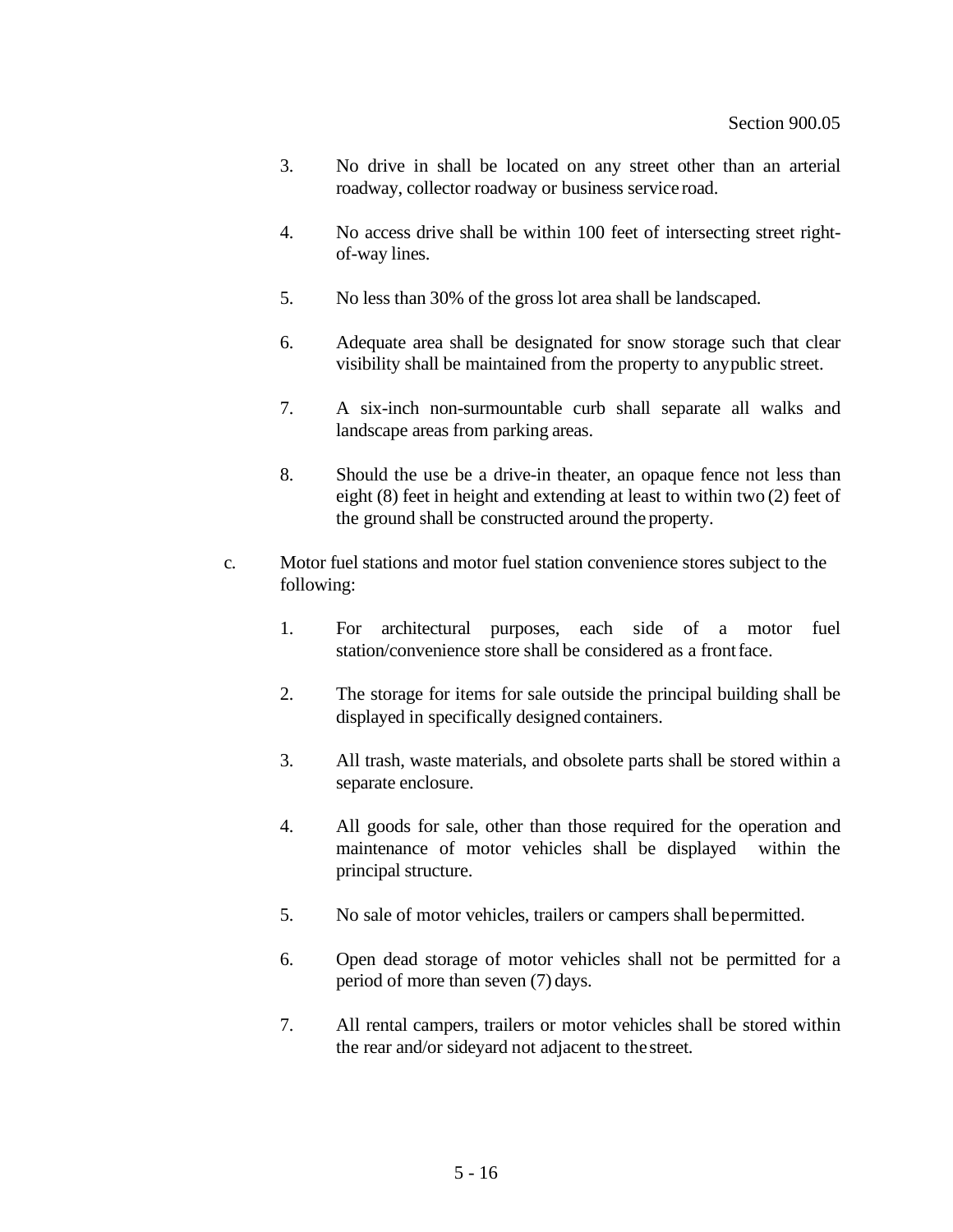- 8. Wherever a motor vehicle fuel station/convenience store abuts residential property, a fence or compact evergreen hedge not less than 50% opaque not less than six (6) feet high shall be erected and maintained along the side and rear property line that abuts the residential property. Application of this provision shall not require a fence within 15 feet of any street right-of-wayline.
- 9. Minimum 15 foot landscaped yard shall be planted and maintained behind all property lines except at drivewayentrances.
- 10. The entire site, other than the part devoted to landscaping and structures, shall be surfaced with concrete or bituminous surfacing to control dust and provide adequate drainage.
- 11. Driveways shall not exceed 30 feet in width nor be spaced closer than 30 feet apart measured at the property line. No more than two (2) access drives to any street shall be permitted.
- 12. A 6-inch non-surmountable curb shall separate all walks and landscape areas from parking and maneuvering areas.
- 13. The total height of any overhead canopy or weather protection shall not exceed 20 feet.
- 14. Setbacks:

| Lot width                      | 150 ft. |
|--------------------------------|---------|
| Front yard                     | 60 ft.  |
| Adjacent to another lot        | 30 ft.  |
| Adjacent to street             | 60 ft.  |
| Rear yard                      | 30 ft.  |
| Pump setback from right-of-way | 25 ft.  |

- 15. The setback of any overhead canopy of weather protection, freestanding or projecting from the station structures, shall not be less than ten (10) feet from the street right-of-way nor less than 20 feet from any adjacent property line.
- d. Car washes provided there is sufficient stacking space outside the wash bay to accommodate that number of vehicles which can be washed during a 15 minute period based on the equipment rating.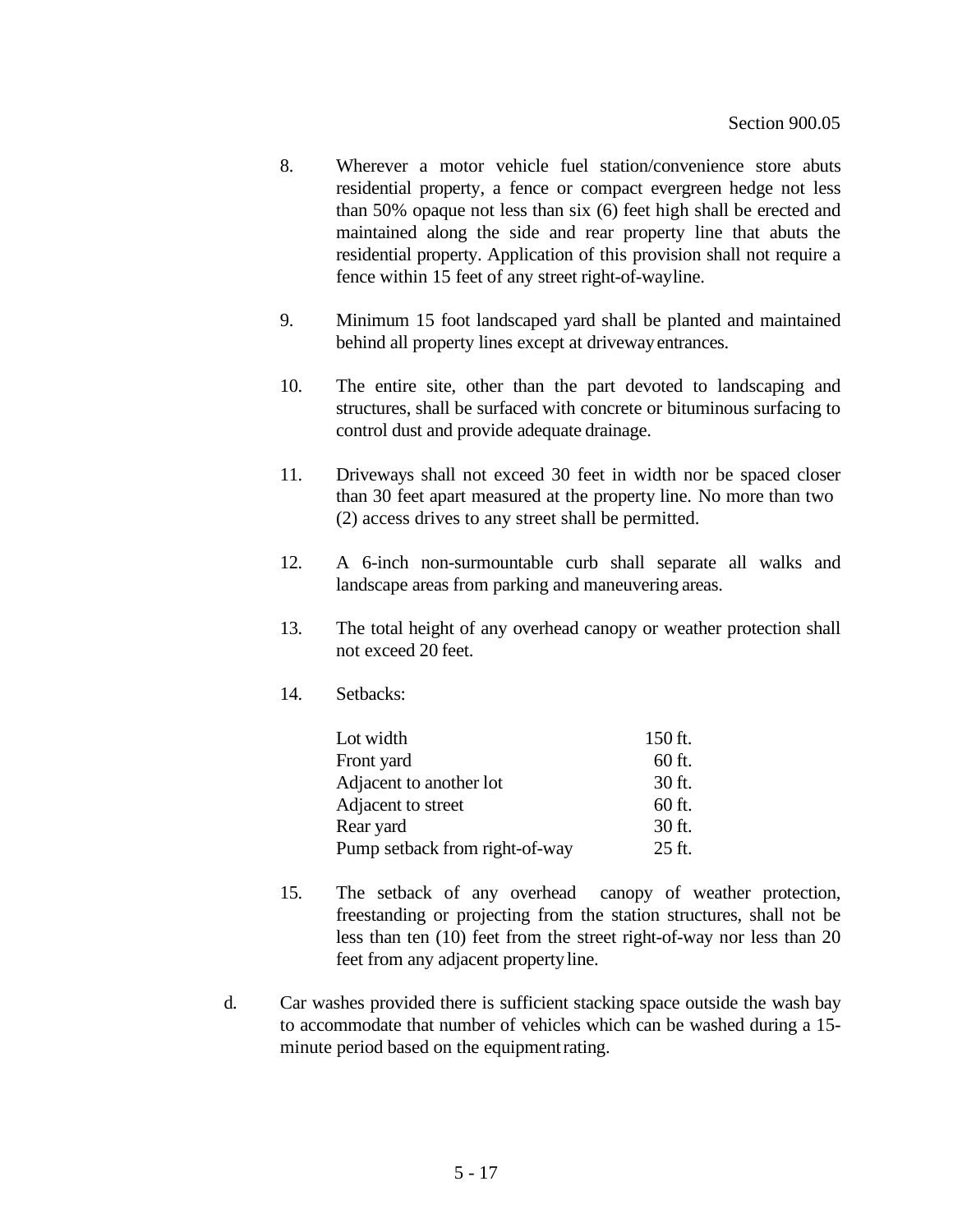- e. Motor vehicle sales lots provided that all display lots for vehicles provide curb and gutter per City specifications for storm run-off purposes and all outdoor signs meet City sign regulations.
- f. All other uses that utilize a drive thru service convenience provided that use has sufficient stacking space to accommodate that number of vehicles which can be served during a 15 minuteperiod.
- 5. Uses Permitted by Conditional Use Permit (CUP): The following uses are permitted by CUP subject to the requirements ofSection 900.11.
	- a. Mortuaries.
	- b. Commercial Recreation (which would include miniature golf, driving ranges, waterslides, amusement centers).
	- c. Contractors Yard.
	- d. Large Retail Projects.
- 6. Uses Permitted by Interim Use Permit (IUP): The following uses are permitted by IUP subject to the requirements of Section 900.11.
	- a. Parking lots without a hardcoversurface.
- 7. Lot requirements:

| a. | Minimum lot area          | $17,500$ sq. ft. |
|----|---------------------------|------------------|
| h  | Minimum lot width         | $100$ ft.        |
| C. | Maximum hardcover surface | 80%              |
| d. | Maximum structure height  | 35 ft.           |
| e. | Minimum yards             |                  |

|                             | Front      | <b>Street</b><br>Side | Interior<br>Side | Rear |
|-----------------------------|------------|-----------------------|------------------|------|
| <b>Principal Structures</b> | າ ເາ<br>رے | ົາທາ<br>∠∪            | $5*$<br>∸        | 20'  |

**\*35' if adjacent to residential district.**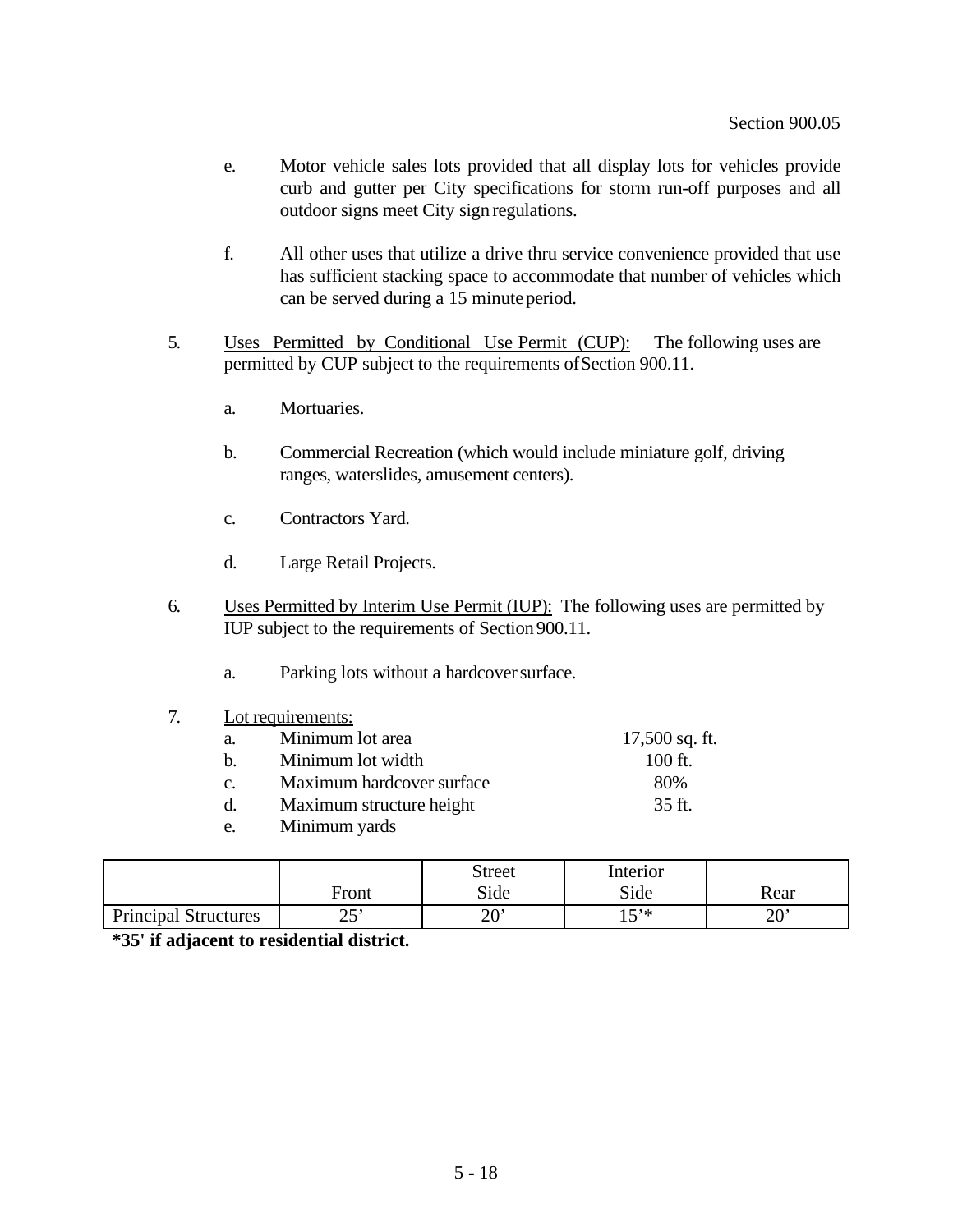#### **G. B-2 General Business District.**

- 1. Intent and Purpose: It is intended that this district continue to serve its role as the social, cultural and commercial center of the City and its hinterland and that downtown continue to be redeveloped in a manner that will strengthen it as the market area's shopping, entertainment and office center.
- 2. Permitted Uses: Shopping facilities that are not large retail buildings nor large retail projects, clothing and apparel, restaurants, governmental buildings, hotels, indoor theaters, financial institutions, fraternal and/or service clubs, offices/office buildings, grocery stores, video stores, barber/beauty shops, commercial kennels, travel agencies, laundromats, dry cleaners, photo/art studios, indoor recreational facilities, on and off sale liquor establishments, small breweries operated in conjunction with taprooms, frozen desserts/delicatessen stores, drug stores, print shops, book stores, real estate sales, medical clinics, taverns, mixed-use buildings and multiple family dwellings, parks, churches, schools (public and private), mortuaries, public utility installations, public buildings (community center, museum, library, administrative buildings, specialty care clinics).
- 3. Permitted Accessory Uses: Fences, off-street parking, business signs, any incidental repair, processing, and storage necessary to conduct a permitted principal use but not exceeding 30% of the floor area of the principal building.
- 4. Uses Permitted with Special Restrictions:
	- a. Day care facilities licensed by the State of Minnesota.
	- b. Car washes with same restrictions as in the B-1District.
	- c. Motor vehicle sales lots with same restrictions as in theB-1 District.
	- d. Motor fuel stations subject to restrictions in the B-1 District except provisions  $4c(9)$  and  $4c(14)$ .
	- e. Automobile Collision Repair Facility subject to the followingrestrictions:
		- 1. All trash and waste materials shall be stored inside the main building or within a separate enclosure.
		- 2. There shall be no outside storage of any usable or obsolete automobile parts, junked vehicles, or other items associated with the business.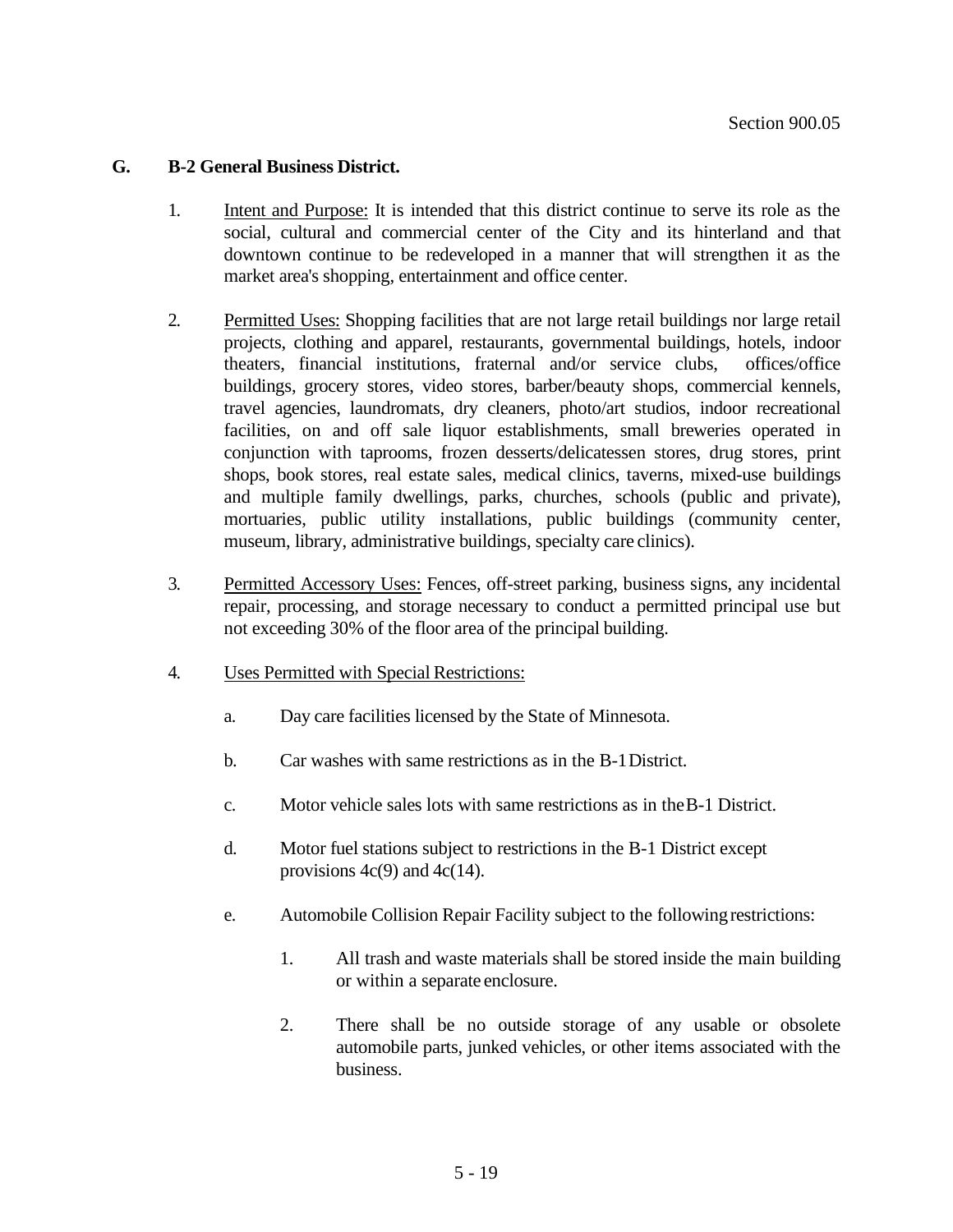- 3. There shall be no vehicle access to a building that directly faces a residential zoning district.
- 4. All other regulations (Uniform Building Code, State, etc.) guiding the use of equipment related to collision repair shall befollowed.
- 5. Uses Permitted by Conditional Use Permit (CUP): The following uses are permitted by CUP subject to the requirements ofSection 900.11.
	- a. Large Retail Projects.
- 6. Uses Permitted by Interim Use Permit (IUP): The following uses are permitted by IUP subject to the requirements of Section 900.11.
	- a. Parking lots without a hardcover surface.
- 7. Lot Requirements:
	- a. Uses in the B-2 District are exempt from all setback and lot-size requirements except the noted provisions below. Provisions shall be made for meeting parking and on-site loading requirements.

| h. | Maximum Structure Height            | 45 ft.   |
|----|-------------------------------------|----------|
| C. | Side and rear yard setback adjacent |          |
|    | to residential district             | $10$ ft. |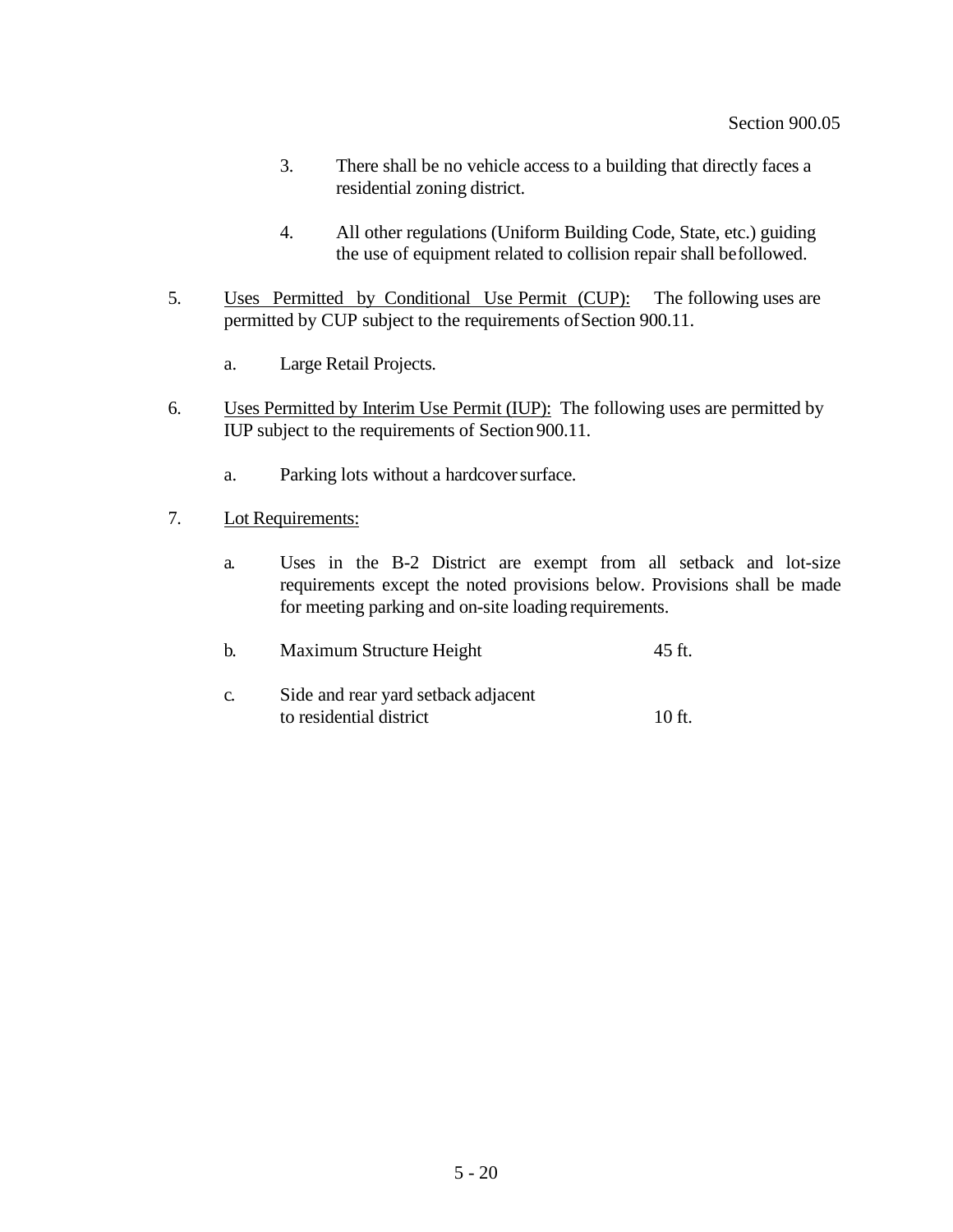#### **H. B-3 Central Business District.**

- 1. Intent and Purpose: It is intended that this district continue to serve its role as the social, cultural and commercial center of the City and its hinterland and that downtown continue to be redeveloped in a manner that will strengthen it as the market area's shopping, entertainment and office center.
- 2. Permitted Uses: Same as B-2 District.
- 3. Permitted Accessory Uses: Fences, off-street parking, business signs, any incidental repair, processing, and storage necessary to conduct a permitted principal use but not exceeding 30% of the floor area of the principal building.
- 4. Uses Permitted with Special Restrictions:
	- a. Day care facilities licensed by the State of Minnesota.
	- b. Auto Service Repair subject to the following conditions:
		- 1. All trash, recyclable and waste materials shall be stored inside the main building or within a separate, screened enclosure as approved by the City.
		- 2. There shall be no outside storage of any usable or obsolete parts, junked vehicles as defined by CityCode.
- 5. Uses Permitted by Conditional Use Permit (CUP): The following uses are permitted by CUP subject to the requirements ofSection 900.11.
	- a. Large Retail Projects.
- 6. Uses Permitted by Interim Use Permit (IUP): The following uses are permitted by IUP subject to the requirements of Section 900.11.
	- a. Parking lots without a hardcover surface.
- 7. Lot Requirements:
	- a. Uses in the B-3 District are exempt from all setback and lot size requirements except consideration shall be given to providing on-site parking.
	- b. Maximum structure height 45 ft.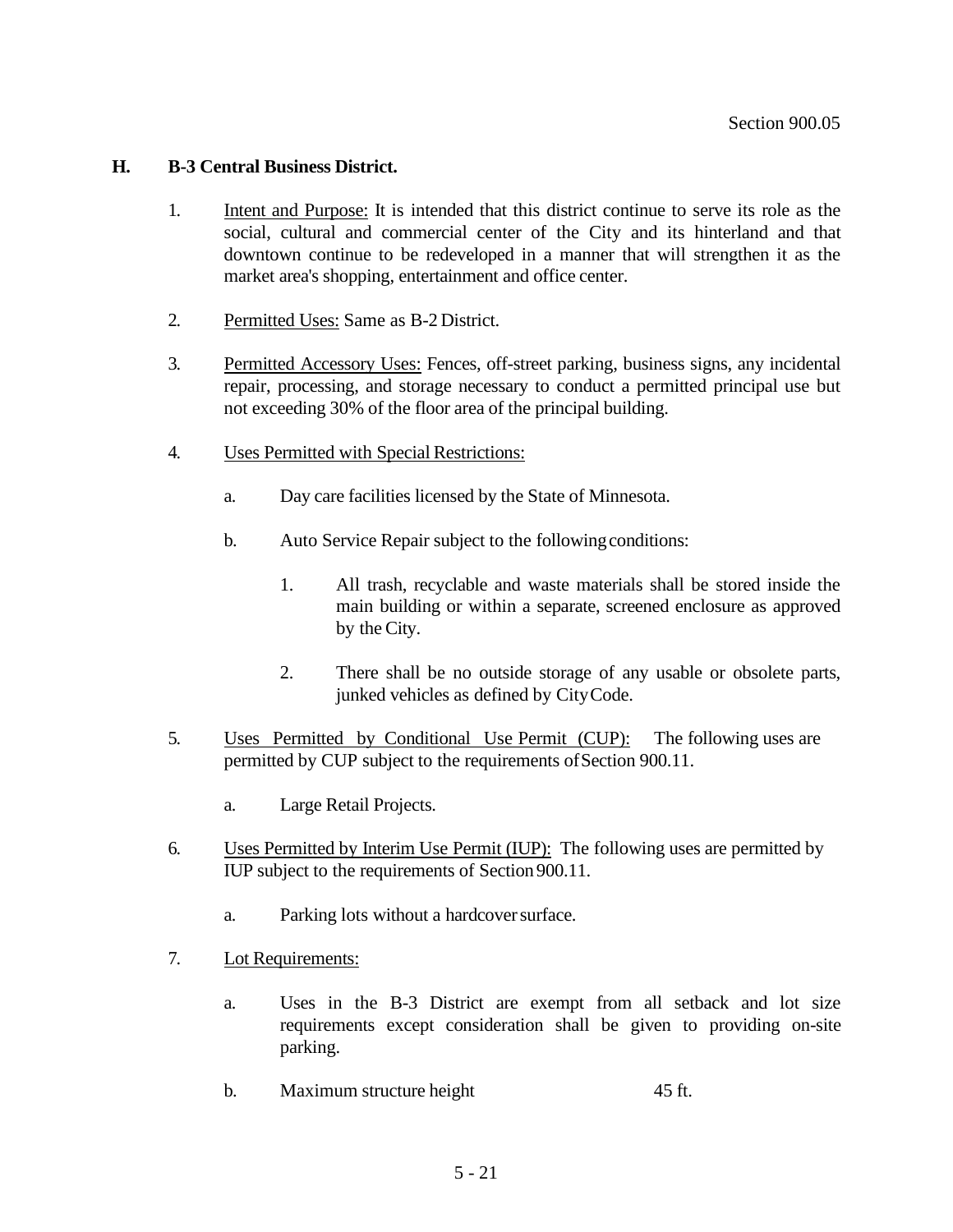## **I. B-4 Health Care Business District.**

- 1. Intent and Purpose: The purpose of this district is to provide for areas that will accommodate medical and health related uses.
- 2. Permitted Uses: Hospitals, nursing homes, public utility installations, emergency care facilities, extended care facilities, medical research facilities, adult day care service facilities, drug stores with pharmacy departments, pharmacies, health clubs, medical and other human physical and mental health care clinics, laboratories.
- 3. Permitted Accessory Uses: An area not exceeding 10% of the total gross floor area of the building may be used for facilities providing convenience goods and services for the occupants, business invitees, and visitors. Said accessory uses shall include those listed below and such other accessory uses. These include: restaurants, cafes, coffee shops, bakeries, related professional shops, newsstands and barber/beauty shops.
- 4. Uses Permitted with Special Restrictions:
	- a. Day care facilities licensed by the State of Minnesota.
- 5. Uses Permitted by Conditional Use Permit (CUP): The following uses are permitted by CUP subject to the requirements ofSection 900.11.
	- a. Heliports.
	- b. Incineration.
- 6. Uses Permitted by Interim Use Permit (IUP): The following uses are permitted by IUP subject to the requirements of Section 900.11.
	- a. Parking lots without a hardcoversurface.
- 7. Lot Requirements:

| a.              | Minimum lot area          | $20,000$ sq. ft. |
|-----------------|---------------------------|------------------|
| h               | Minimum lot width         | $100$ ft.        |
| $\mathcal{C}$ . | Maximum hardcover surface | 75%              |
| -d.             | All structure setbacks    | $25$ ft.         |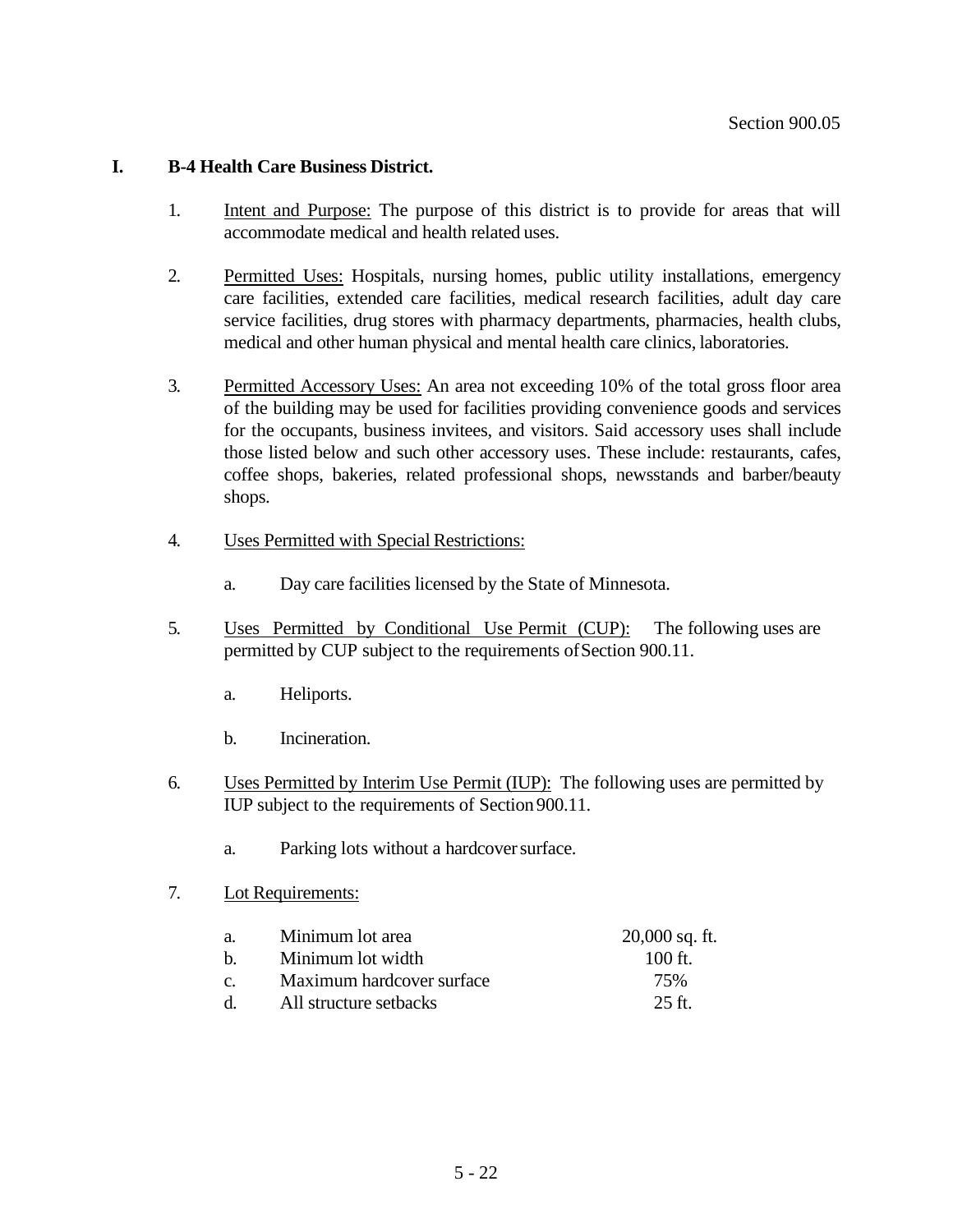## **J. I-1 Industrial Park District.**

- 1. Intent and Purpose: The purpose of this district is to provide for higher quality employment areas within the City where light manufacturing and related compatible uses can be accommodated in a value enhancing park-like setting. Uses intended to be accommodated include those which generate a minimum of noise, glare, dust, odor, vibration, air and water pollution, fire and safety hazard, and obtrusive views.
- 2. Permitted Use: Manufacturing, compounding, processing (except live animals), packaging, treatment and assembly of products and materials; warehousing and wholesaling; mini-storage facilities; printing; trade schools; indoor health and recreation clubs; scientific research laboratories; veterinary clinics; public utility installations; microdistilleries; small breweries; taprooms; service establishments catering exclusively to business and industry including linen supply, business machine services, business supply services, business incentive tour/vacation packages, vending machine maintenance/distributing and similar uses.
- 3. Permitted Accessory Uses: Signs, off-street parking and loading, and offices which are incidental to the principal use.
- 4. Special Requirements: All uses shall comply with following:
	- a. Compliance with all performance standards as required by Section 900.08 of this Ordinance.
	- b. All storage shall be in completely enclosedbuildings.
	- c. Off-street loading shall not be located on the side of a building which faces a public street or a residential district. Docks shall be screened so as not to be visible from streets or residential areas.
- 5. Uses Permitted with Special Restrictions:
	- a. Day care centers licensed by the State of Minnesota.
	- b. Sexually Oriented Businesses with a minimum separation of 500 feet, as measured in a straight line from the closest point of the property line of the building upon which the sexually oriented business is located, from the property line of:
		- 1. Any church or church related facility ororganization;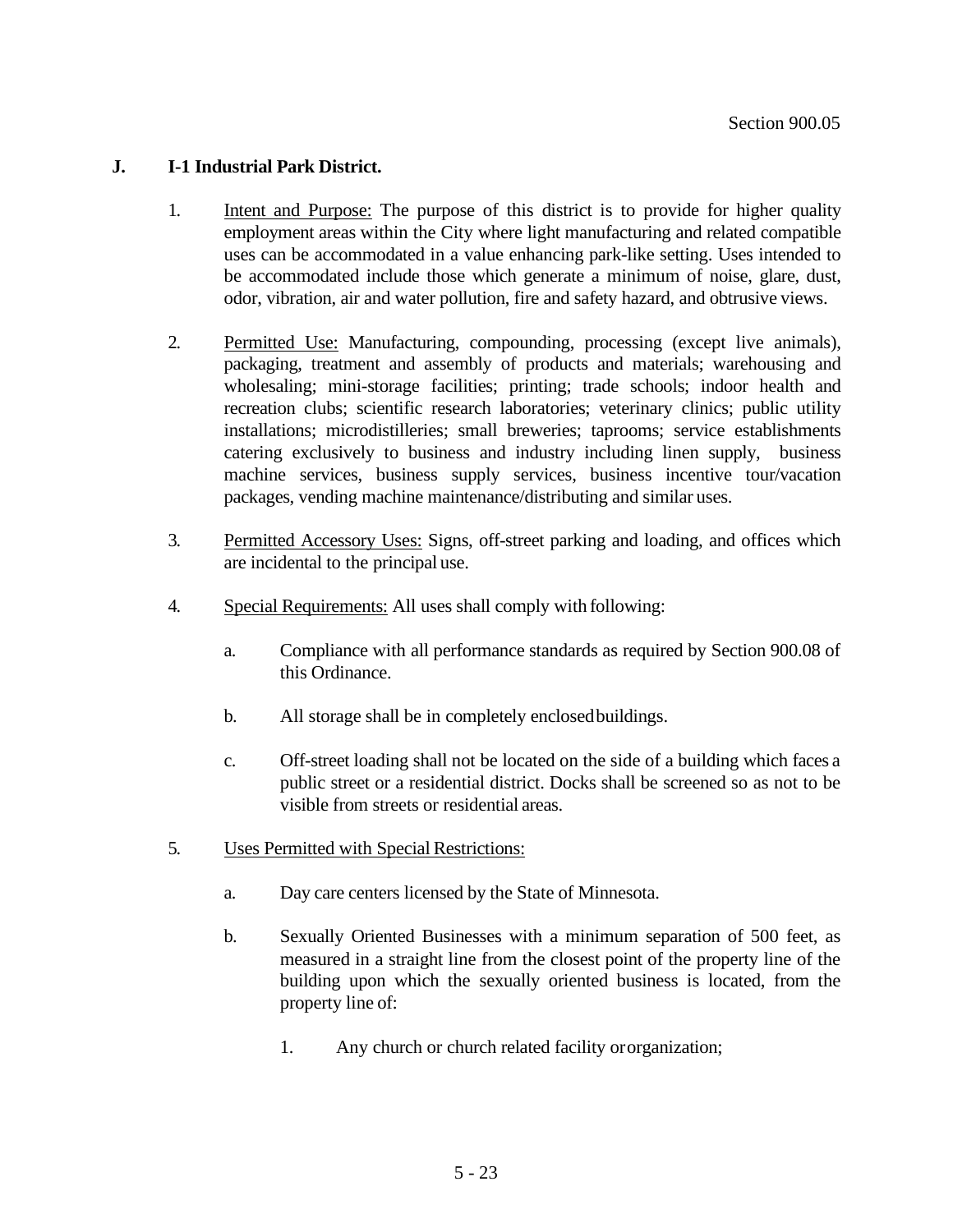- 2. A public or private educational facility classified as a preschool, elementary, middle, junior high or senior high school;
- 3. Residential zoned property;
- 4. A public park;
- 5. An on-sale liquor establishment;
- 6. Another sexually oriented business;
- 7. A public library; or
- 8. A licensed day care center.
- 6. Uses Permitted by Conditional Use Permit (CUP): The following uses are permitted by CUP subject to the requirements ofSection 900.11.
	- a. Incineration.
	- b. Towers.
- 7. Uses Permitted by Interim Use Permit (IUP): The following uses are permitted by IUP subject to the requirements of Sections 900.11.
	- a. Parking lots without a hardcover surface.
- 8. Lot Requirements:

| Minimum lot area<br>a.           | $43,560$ sq. ft. |
|----------------------------------|------------------|
| Minimum lot width<br>$h_{\cdot}$ | 200 ft.          |
| Maximum hardcover surface<br>C.  | 85%              |
| Maximum structure height<br>d.   | $50$ ft.         |

|                           | Front | <b>Street</b><br>Side | Interior<br>Side | Rear     |
|---------------------------|-------|-----------------------|------------------|----------|
| Minimum yards<br>$\Delta$ | 50    | υc                    | 20               | $30^{*}$ |

\* **50' where adjacent to a residentialdistrict.**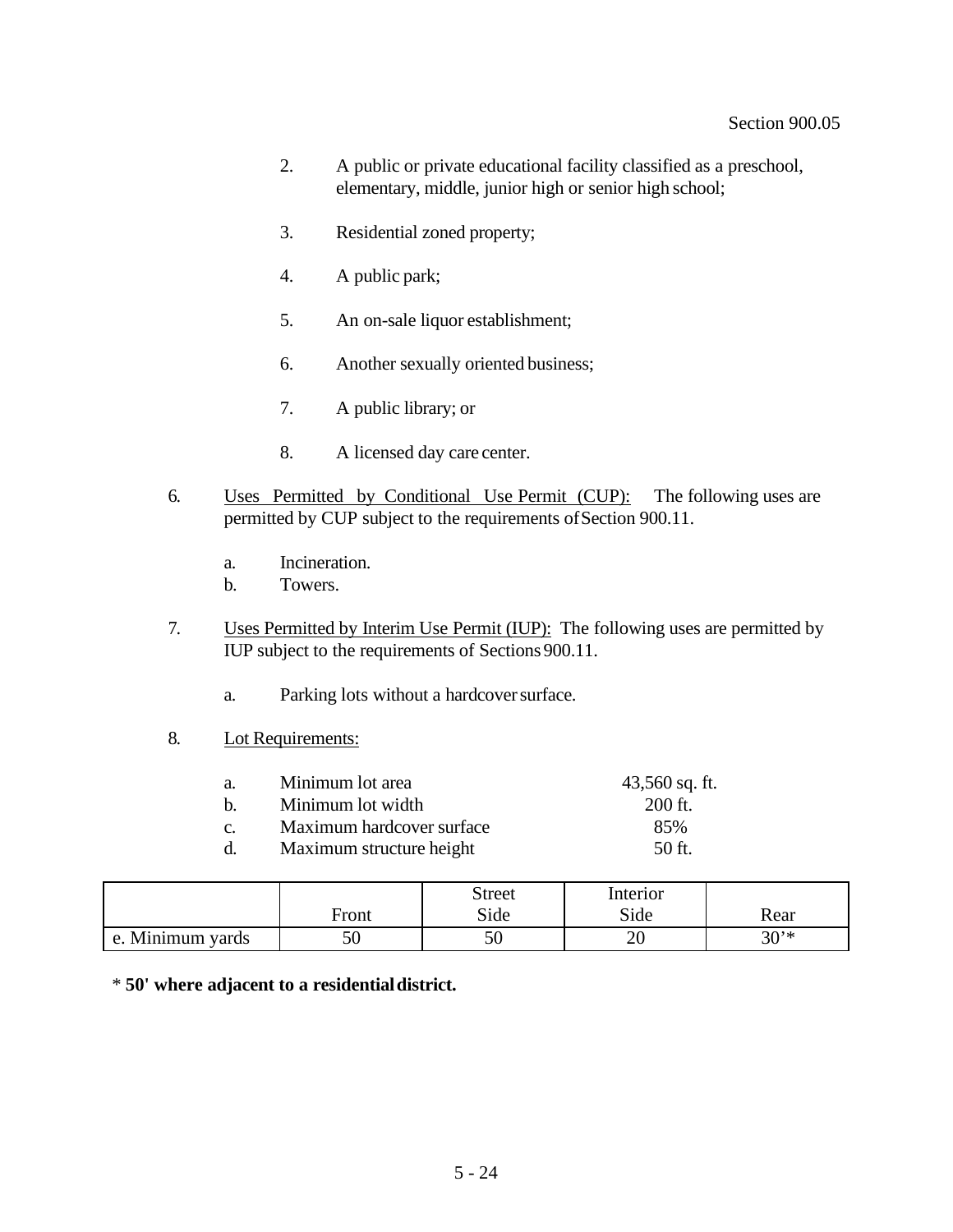## **K. I-2 General Industrial District.**

- 1. Intent and Purpose: The intent of this district is to primarily fill or redevelop sites that exist in the City's first industrial park and Sudheimer's IndustrialPark.
- 2. Permitted Uses: Manufacturing, compounding, processing (except live animals), packaging, treatment and assembly of products and materials, warehousing and wholesaling, printing, trade schools, indoor health and recreation clubs, microdistilleries, small breweries, taprooms, scientific research laboratories, veterinary clinics, public utility installations, and service establishments catering to business and industry including linen supply, business machine services, business supply services, business incentive tour/vacation packages, building inspection services, vending machine maintenance/distributing, rental facilities and similar uses.
- 3. Permitted Accessory Uses: Signs, off-street parking and loading, and offices which are incidental to the principal use.
- 4. Special Requirements: All uses shall comply with the following:
	- a. Compliance with all performance standards as required by Section 900.08 of this Ordinance.
	- b. Off-street loading shall not be located on the side of a building which faces a public street or a residential district. Docks shall be screened so as not to be visible from streets or residential areas.
- 5. Uses Permitted with Special Restrictions:
	- a. Day care facilities licensed by the State of Minnesota.
	- b. Sexually Oriented Businesses with a minimum separation of 500 feet, as measured in a straight line from the closest point of the property line of the building upon which the sexually oriented business is located, from the property line of:
		- 1. Any church or church related facility ororganization;
		- 2. A public or private educational facility classified as a preschool, elementary, middle, junior high or senior high school;
		- 3. Residential zoned property;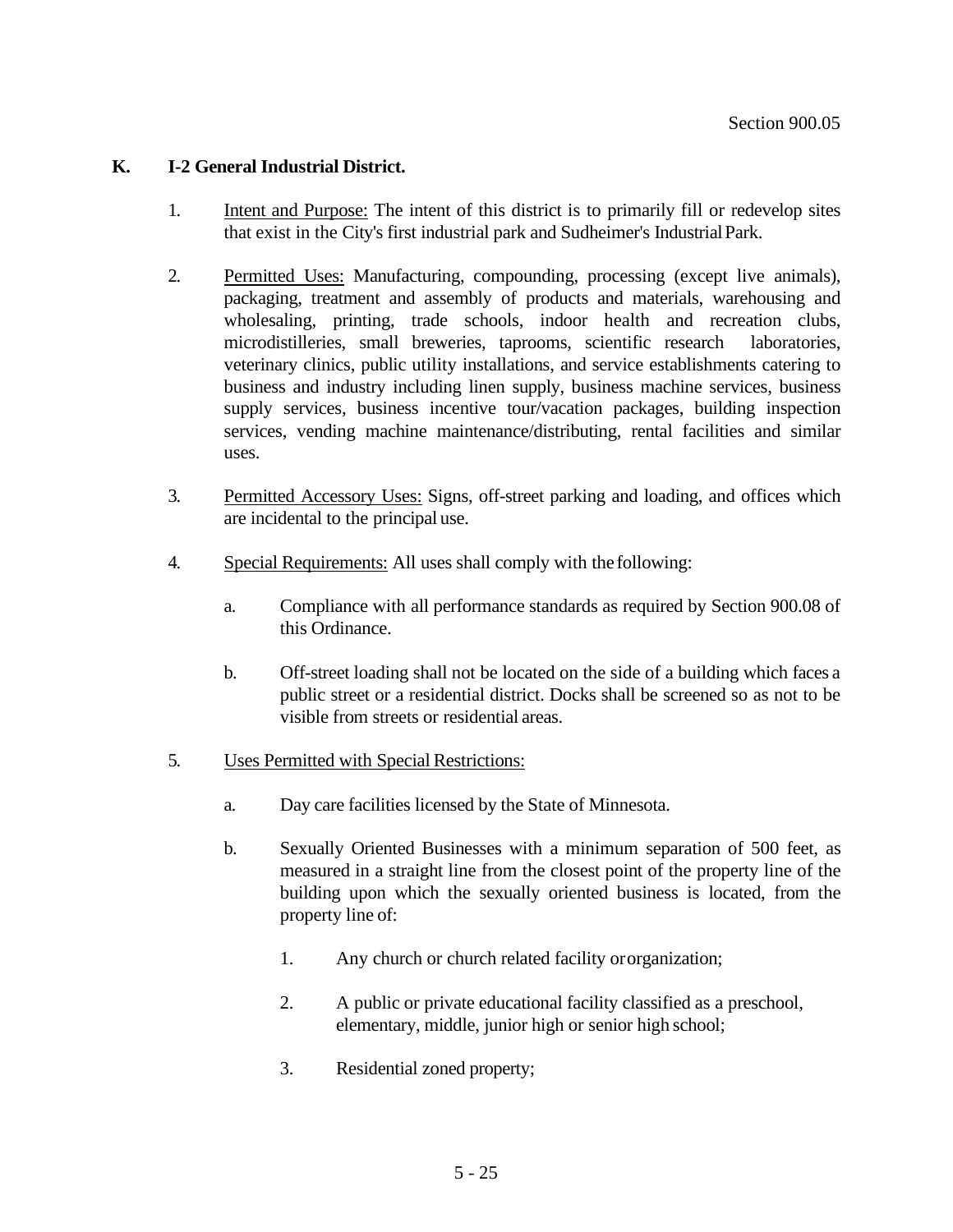#### Section 900.05

- 4. A public park;
- 5. An on-sale liquor establishment;
- 6. Another sexually oriented business;
- 7. A public library; or
- 8. A licensed day care center.
- 6. Uses Permitted by Conditional Use Permit (CUP): The following uses are permitted by CUP subject to the requirements ofSection 900.11.
	- a. Blacktop and Redi-mix plants.
	- b. Poultry and Livestock Processing.
	- c. Truck Stops.
	- d. Bulk liquid storage.
	- e. Incineration.
	- f. Contractors Yard.
- 7. Uses Permitted by Interim Use Permit (IUP): The following uses are permitted by IUP subject to the requirements of Section 900.11.
	- a. Parking lots without a hardcover surface.
- 8. Lot Requirements:

| a.          | Minimum lot area          | $43,560$ sq. ft. |
|-------------|---------------------------|------------------|
| $h_{\cdot}$ | Minimum lot width         | $200$ ft.        |
| $C_{\cdot}$ | Maximum hardcover surface | 85%              |
|             | Maximum structure height  | $50$ ft.         |

|                     | Front     | <b>Street</b><br>Side | Interior<br>Side | Rear   |
|---------------------|-----------|-----------------------|------------------|--------|
| Minimum yards<br>e. | 2۵,<br>σU | יחי<br>υc             | ∗י∩1             | $30**$ |

\* **50' where adjacent to a residentialdistrict**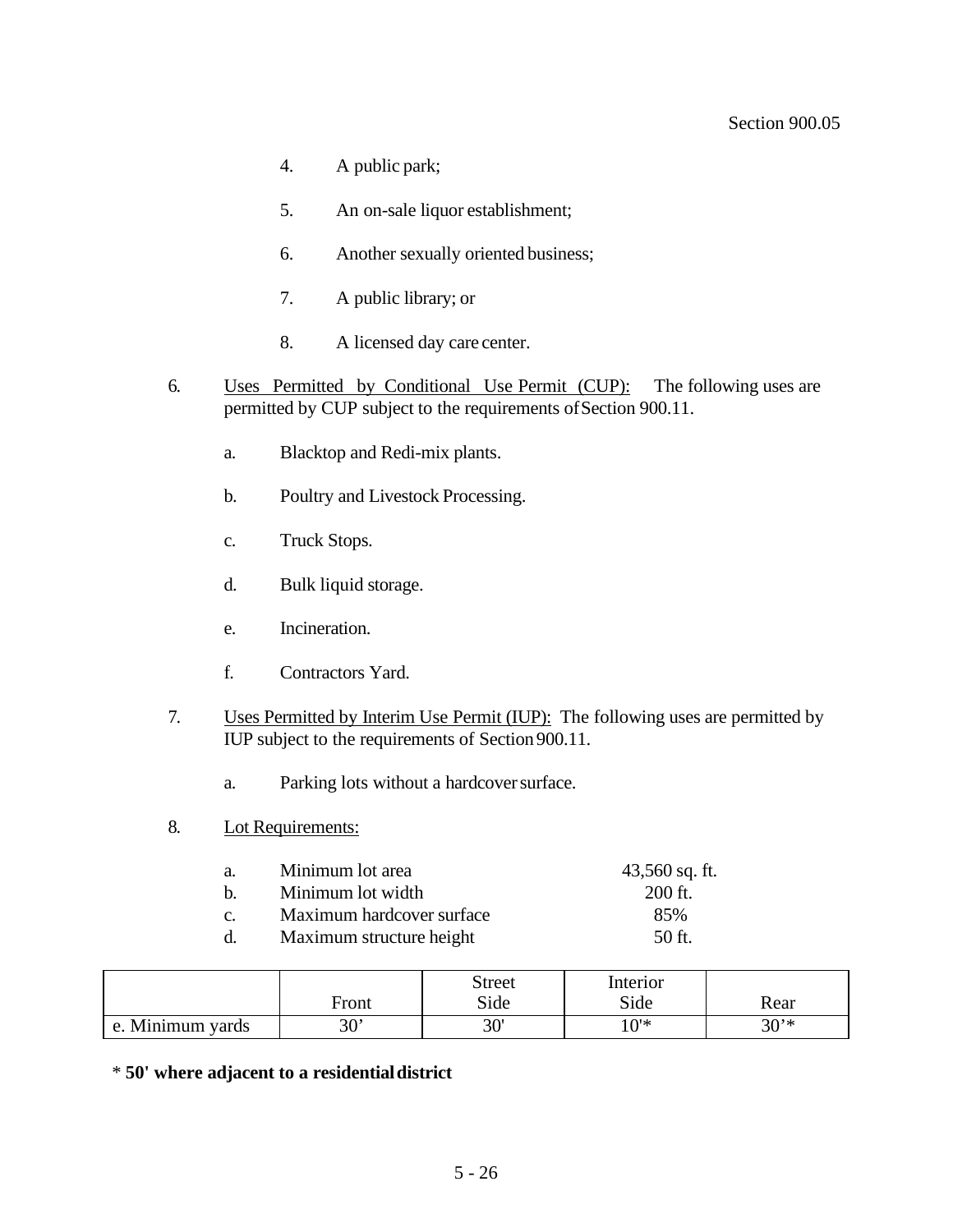# **L. P Public District.**

- 1. Intent and Purpose: The purpose of the Public District is to provide a procedure for the orderly establishment of public facilities designated in the ComprehensivePlan.
- 2. Permitted Uses: Schools, parks and other major community facilities.
- 3. Lot Requirements:

| Minimum lot area          | N/A      |
|---------------------------|----------|
| Minimum lot width         | N/A      |
| Maximum hardcover surface | 80%      |
| Maximum structure height  | $40$ ft. |
|                           |          |

|                           |                   | <b>Street</b> | Interior |           |
|---------------------------|-------------------|---------------|----------|-----------|
|                           | $F_{\text{ront}}$ | Side          | Side     | Rear      |
| Minimum yards<br>$\Delta$ | 50'               | יחר<br>υc     | 30'      | יחי<br>υc |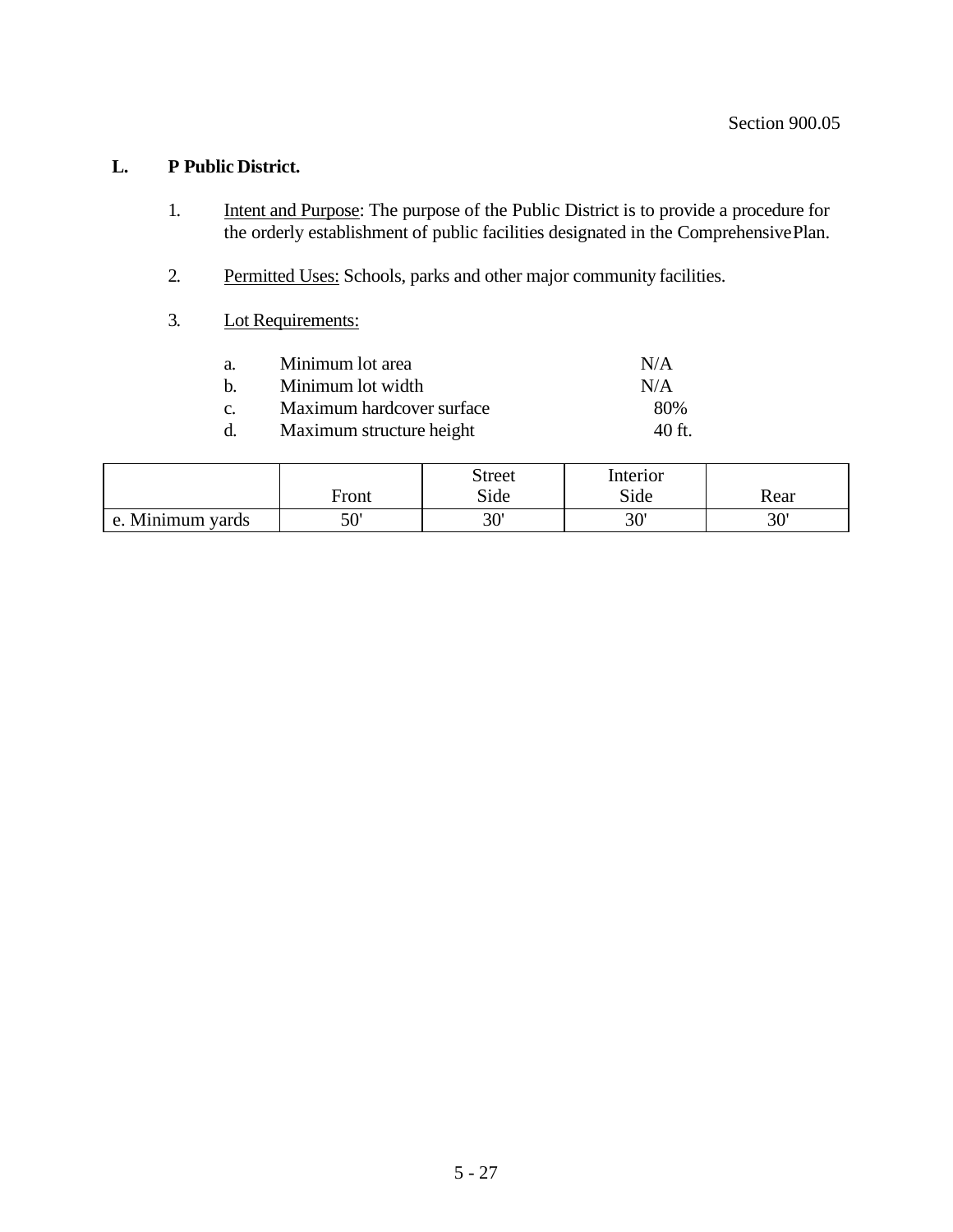## **M. C Conservation District.**

- 1. Intent and Purpose: The purpose of this district is to protect areas designated on the Comprehensive Plan that are labeled Environmentally Protected (EP). Environmentally Protected areas are intended to remain undeveloped and in their natural state to the extent possible though their specific boundaries will remain open to interpretation and delineation until adjacent development is planned. This district is established to preserve and perpetuate in an open state, certain areas such as wetlands, marshes, woodlands and other areas of aesthetic and economic value which, because of their unique physical characteristics, are desirable as water retention areas, natural habitat for plant and animal life, open space or other similar uses beneficial to the City.
- 2. Permitted Uses: Wildlife and forest management, public recreation such as hiking and fishing, public utility installations.
- 3. Uses Permitted by Interim Use Permit (IUP): The following uses are permitted by IUP subject to the requirements of Section 900.11.
	- a. Harvesting wild crops.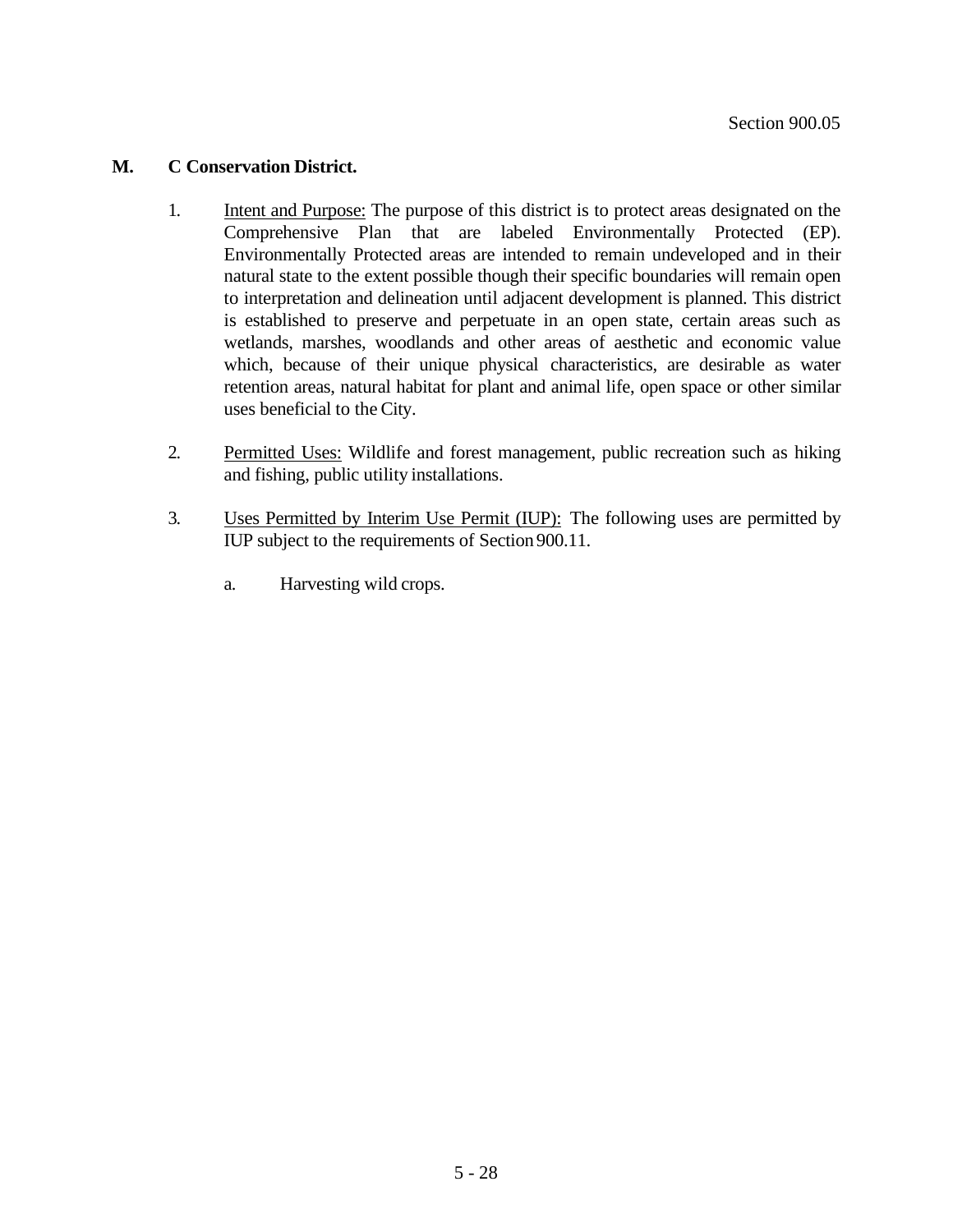## **N. A Agricultural District.**

- 1. Intent and Purpose: Agricultural Districts, for all intent purposes, are transition areas between what is now urbanized City limits and intense agricultural uses allowed in the surrounding townships. In nearly all cases, the Agricultural Zoning status will be given to lands recently annexed into the City for purposes of land-use development since this is the district the land was most likely in while in the township.
- 2. Permitted Uses: Cemeteries, public utility installations, gardening, general farming provided animal unit density is not greater than two (2) per acre, dairy farming provided animal unit density is not greater than two (2) per acre, horticultural uses and structures designed for the storage of products and machinery pertaining and necessary thereto, one (1) single-family dwelling per farm, parks and recreation areas.
- 3. Permitted Accessory Uses: Private garages, decks, private swimming pools and tennis courts, signs as regulated by City Ordinance, fences, off-streetparking.
- 4. Uses Permitted with Special Restrictions:
	- a. Golf courses provided that it is maintained and operated from a central clubhouse location and adequate off-street parking is provided. Residential setbacks shall be maintained at 75 feet. The golf course shall have access to a major thoroughfare.
	- b. Garage sales provided they are in operation during daylight hours only (sunrise to sunset).
	- c. Home occupations per R-1 District restrictions.
- 5. Uses Permitted by Conditional Use Permit (CUP): The following uses are permitted by CUP subject to the requirements ofSection 900.11.
	- a. Churches.
	- b. Mining operations.
	- c. Feed lot.

.

6. Uses Permitted by Interim Use Permit (IUP): The following uses are permitted by IUP subject to the requirements of Section 900.11.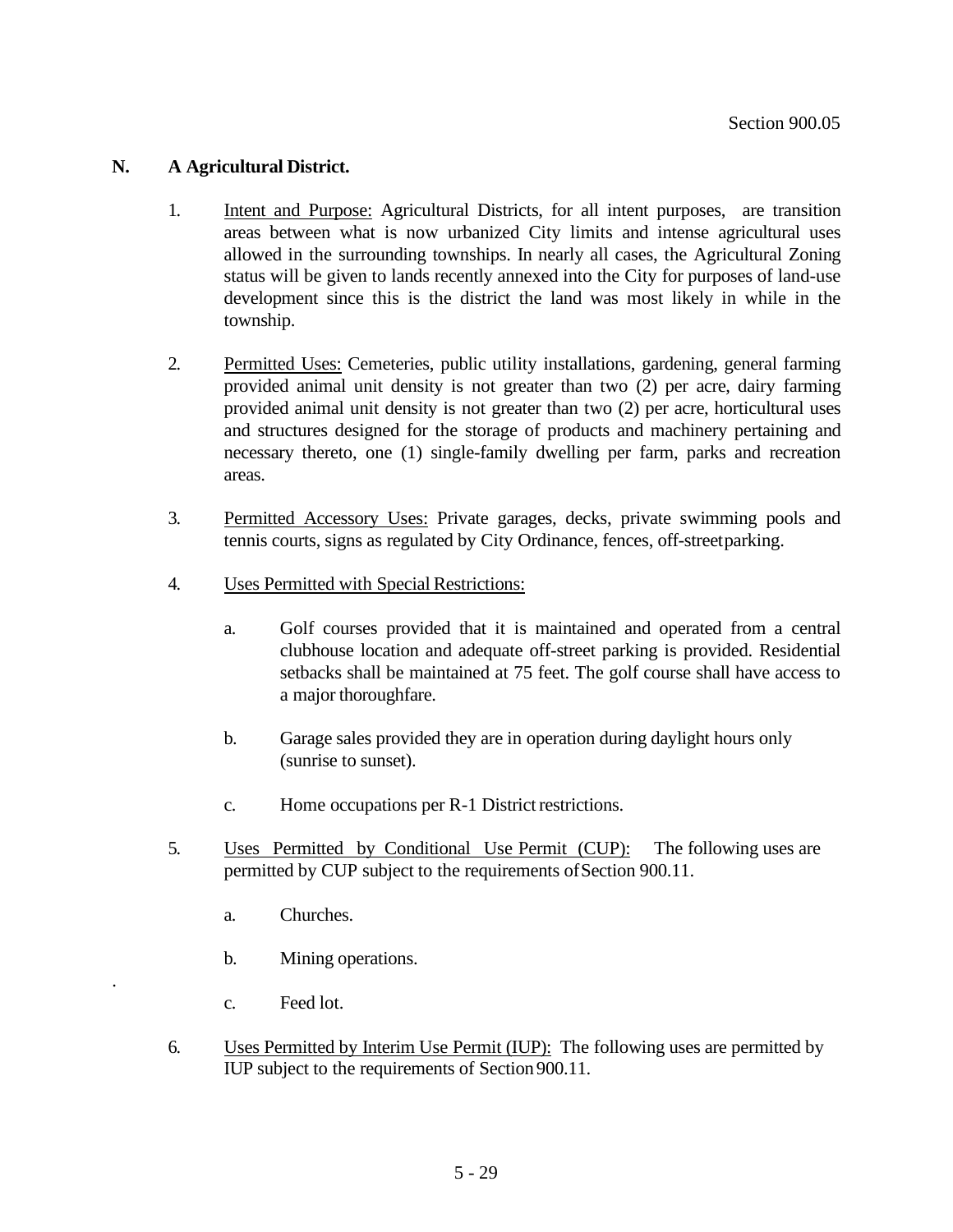- a. Temporary Blacktop and Redi-Mix Plants.
- b. Land Reclamation.
- 7. Lot Requirements:
	- a. Minimum lot area 43,560 sq. ft
	- b. Minimum lot width Depth shall be no more than three times the width, the width not being less than 125 feet.
	- c. Maximum structure height 35 ft.
	- d. Every proposed single-family dwelling will need to have City sewer and water available to the site. Private sewage treatment facilities for new sites will be prohibited.

|                             | Front | <b>Street</b><br>Side | Interior<br>Side | Rear |
|-----------------------------|-------|-----------------------|------------------|------|
| Minimum yards<br>$\epsilon$ |       | ີ້<br>ب ک             | ا س              | 20'  |

| *Arterial        | $200$ ft. |
|------------------|-----------|
| Collector        | $100$ ft. |
| Local Road       | 60 ft.    |
| Other front yard | $35$ ft.  |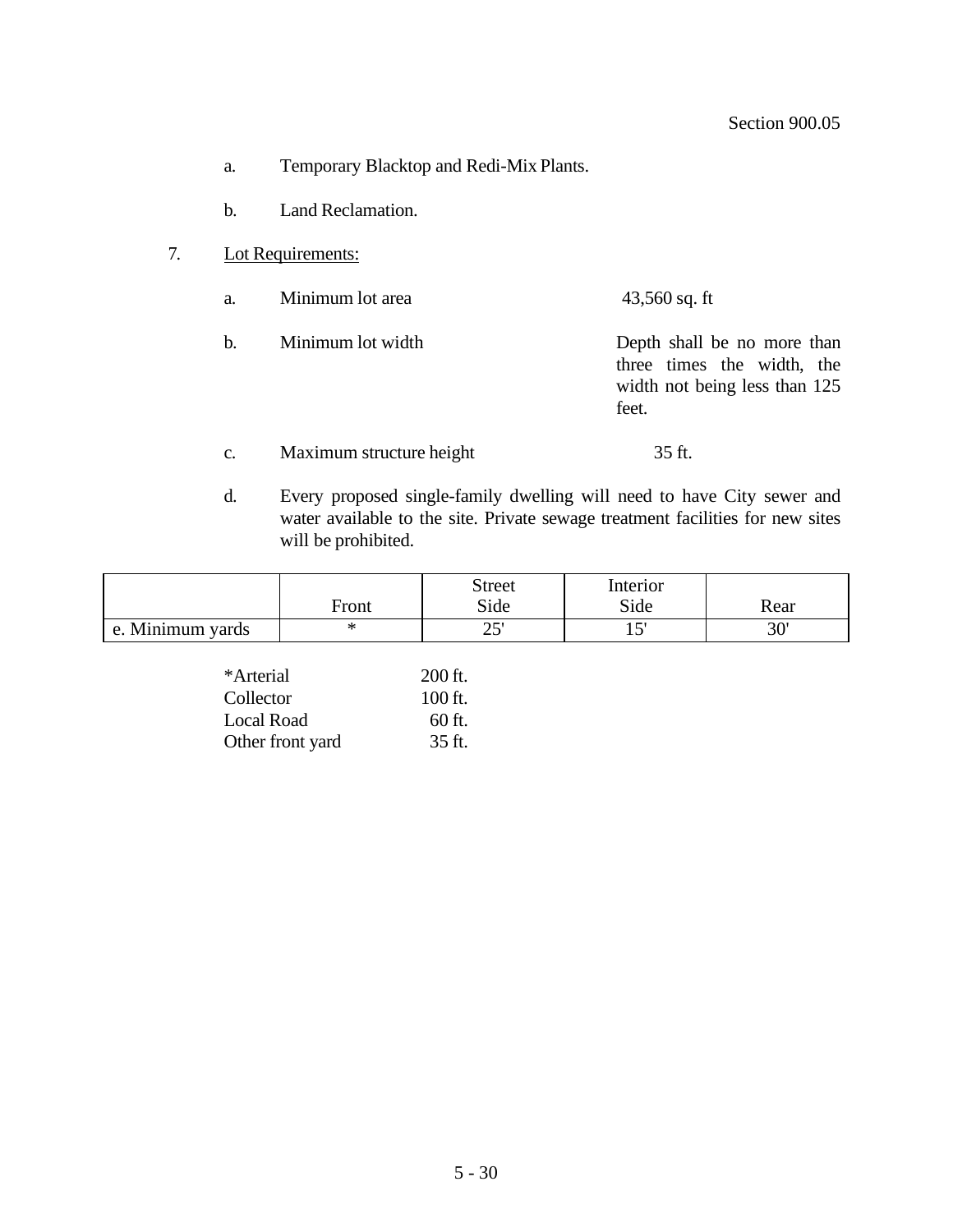# **O. PUD Planned Unit Development District.**

- 1. Intent and Purpose: PUD is intended to be used to achieve the following objectives:
	- a. Protection of natural and historical features including steep slopes, woodlands, wildlife habitat, wetlands and water surface areas.
	- b. Improved human habitats by allowing for greater creativity, innovation and flexibility in site planning and architectural design.
	- c. Improved human habitat variety, diversity and interest through the mixing and clustering of land uses and housing types and varied lotsizes.
	- d. A higher level of amenity than is normally achieved with traditional zoning.
	- e. The provision of affordable housing.
	- f. A more efficient use of land and public facilities andservices.
	- g. The conservation of energy resources through the protection of solar access, solar orientation, earth sheltering and the clustering of development.
	- h. The creation of a sense of community by developing larger parcels of land as integrated units.
- 2. Eligibility: PUD may be used only under the following circumstances:
	- a. A PUD shall have a minimum of five (5) acres except that a smaller parcel may qualify for the use of PUD where total ownership is less than five acres and, in the judgment of the City, there is a benefit to the City to consider a smaller PUD for such reason as the conservation of a natural or historic feature. An exception to the minimum size may also be permitted where the PUD is an extension of an existing PUD and will essentially function as an extension of the existing PUD.
	- b. All property within a PUD shall be under the control of one owner or group of owners capable of planning and developing the PUD site as a unit.
- 3. Permitted Uses: Lands within a PUD shall only be used for uses designated on the Comprehensive Plan. Conditional uses that are normally associated with a specific class of use (i.e. single-family residential) may also be permitted in a similar PUD class provided the use has been approved as part of the PUD. Upon approval of a Development Plan, the PUD shall become the zoning for the PUD site and any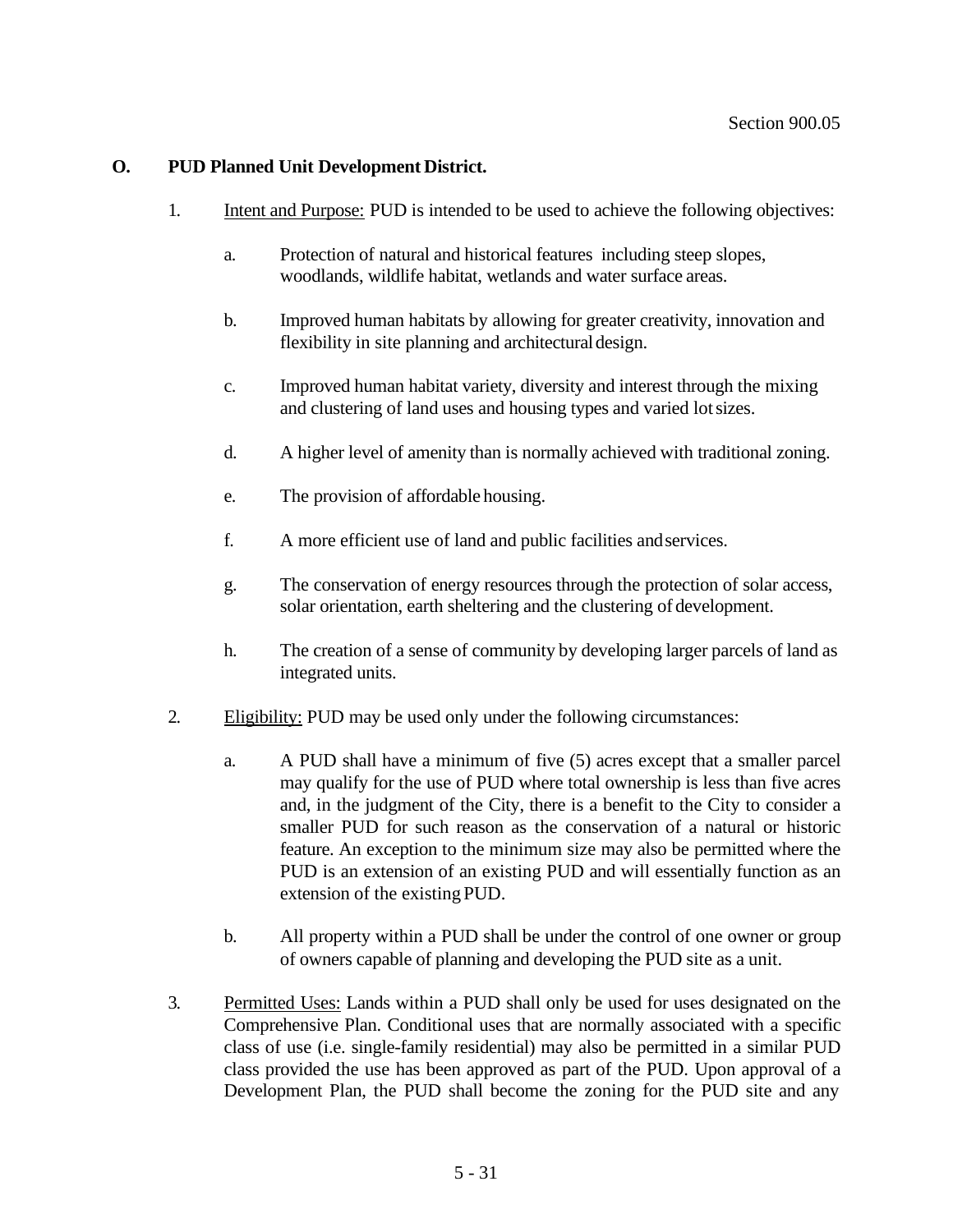change in use will require a zoning amendment. Amendments shall follow the procedures established by Section 900.12, Subd. 4 of thisordinance.

- 4. Required Development Standards: A PUD shall comply with all of the requirements of this ordinance except for Sections 900.05, District Regulations. In addition the following shall apply:
	- a. The minimum building and parking setback from any exterior PUD property line or abutting street shall be 40 feet. Refer to Section 900.06, Subd. 3 for required yard expansion adjacent to arterial streets.
	- b. The maximum height of structures shall not exceed 45 feet except as provided for by Section 900.06, Subd. 2 of thisordinance.
	- c. Overall gross residential PUD densities shall be in the range specified forthe site by the Comprehensive Plan.
	- d. Maximum hardcover surface shall be as follows for the following classes of use:

| 1) | Low and Low/Medium Density Residential 0-4 |             | U/A | 50% |
|----|--------------------------------------------|-------------|-----|-----|
| 2) | <b>Medium Density Residential</b>          | $5 - 12$    | U/A | 60% |
| 3) | <b>High Density Residential</b>            | $13-22$ U/A |     | 70% |
| 4) | <b>Medical Services</b>                    |             |     | 75% |
| 5) | Commercial                                 |             |     | 80% |
| 6) | Industrial                                 |             |     | 85% |

- e. Where the PUD site is designated by the Comprehensive Plan for more than one land use, the approximate same ratio of land area shall be reflected in the PUD for each use as exists in the Comprehensive Plan.
- f. Signage variances may be approved by PUD provided a sign plan is approved with the Development Plan. Generally, Section 900.10, Sign Regulations, will be used as a guide in evaluating the signage plan.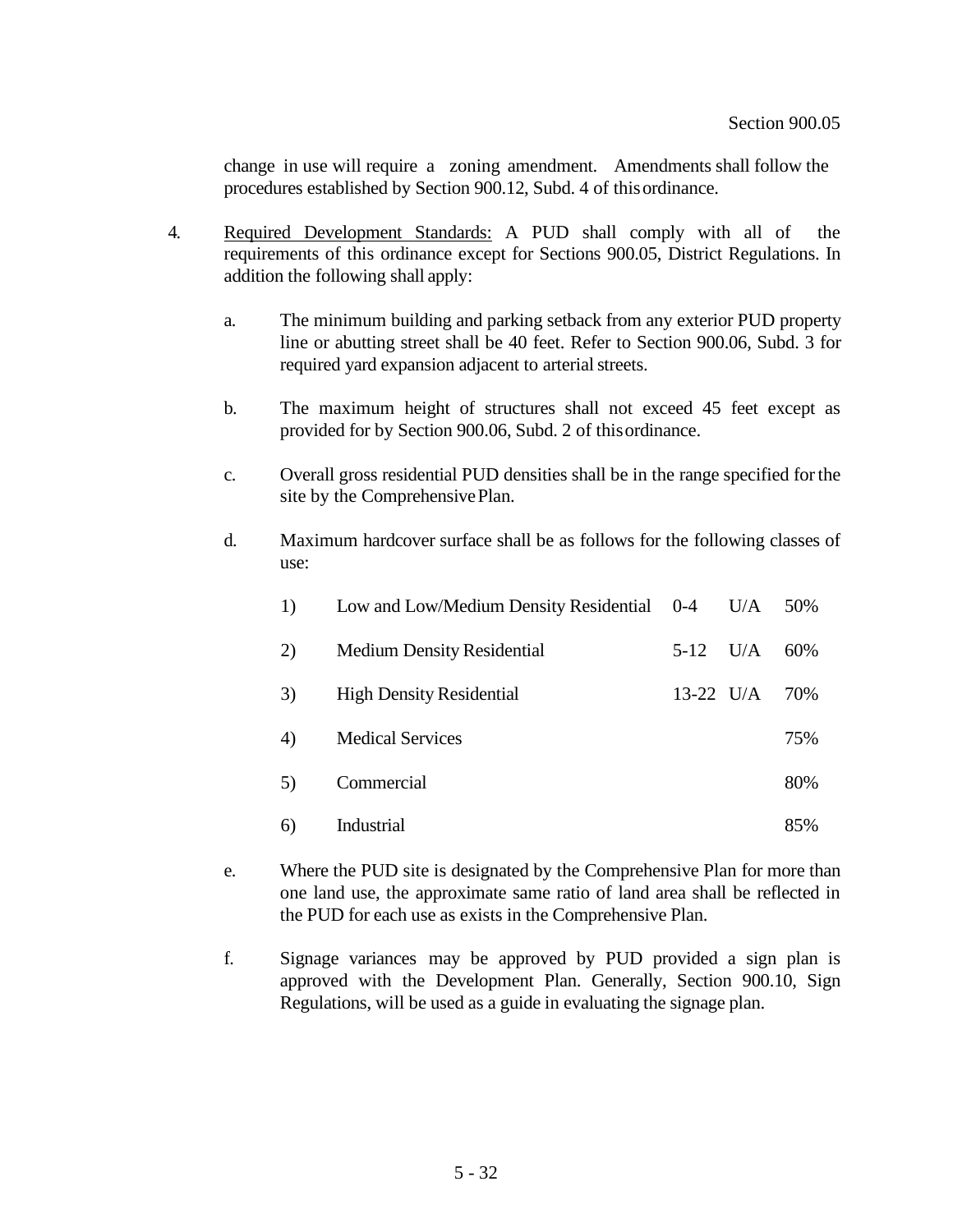- g. Subdivision review shall be carried out simultaneously with the review of the PUD. The plans required by this Section shall be submitted in a form which will satisfy the requirements of the Subdivision Ordinance for the preliminary and final plat.
- 5. Procedures for Processing a PUD:
	- a. Preapplication Conference. Upon filing an application for PUD, the applicant may arrange for a conference with the City Planner. The purpose of this meeting is to provide the applicant with as much background information as may be available which could have a bearing in the PUD and to obtain guidance as to the general suitability of the proposed PUD.
	- b. Sketch Plan (Optional). The applicant may submit a Sketch Plan for review by the Planning Commission and City Council as a means to further establish the general suitability of the PUD prior to incurring substantial costs for planning. The Sketch Plan is optional but is highly recommended for larger PUD's.
		- 1. Sketch Plan Requirements. Twelve (12) copies of the Sketch Plan shall be submitted including the followinginformation:
			- a. Proposed street, building and open space locations,
			- b. Height and square footage of buildings,
			- c. Proposed uses and acreages by use,
			- d. Number of dwelling units,
			- e. Generalized grading showing major cuts and fills, and
			- f. A general staging plan illustrating the sequence and approximate timing of the development phases.
		- 2. Sketch Plan Approval. The comments on the Sketch Plan by the Planning Commission and City Council shall be for guidance only and shall not be binding on the City when the formal PUD application is considered.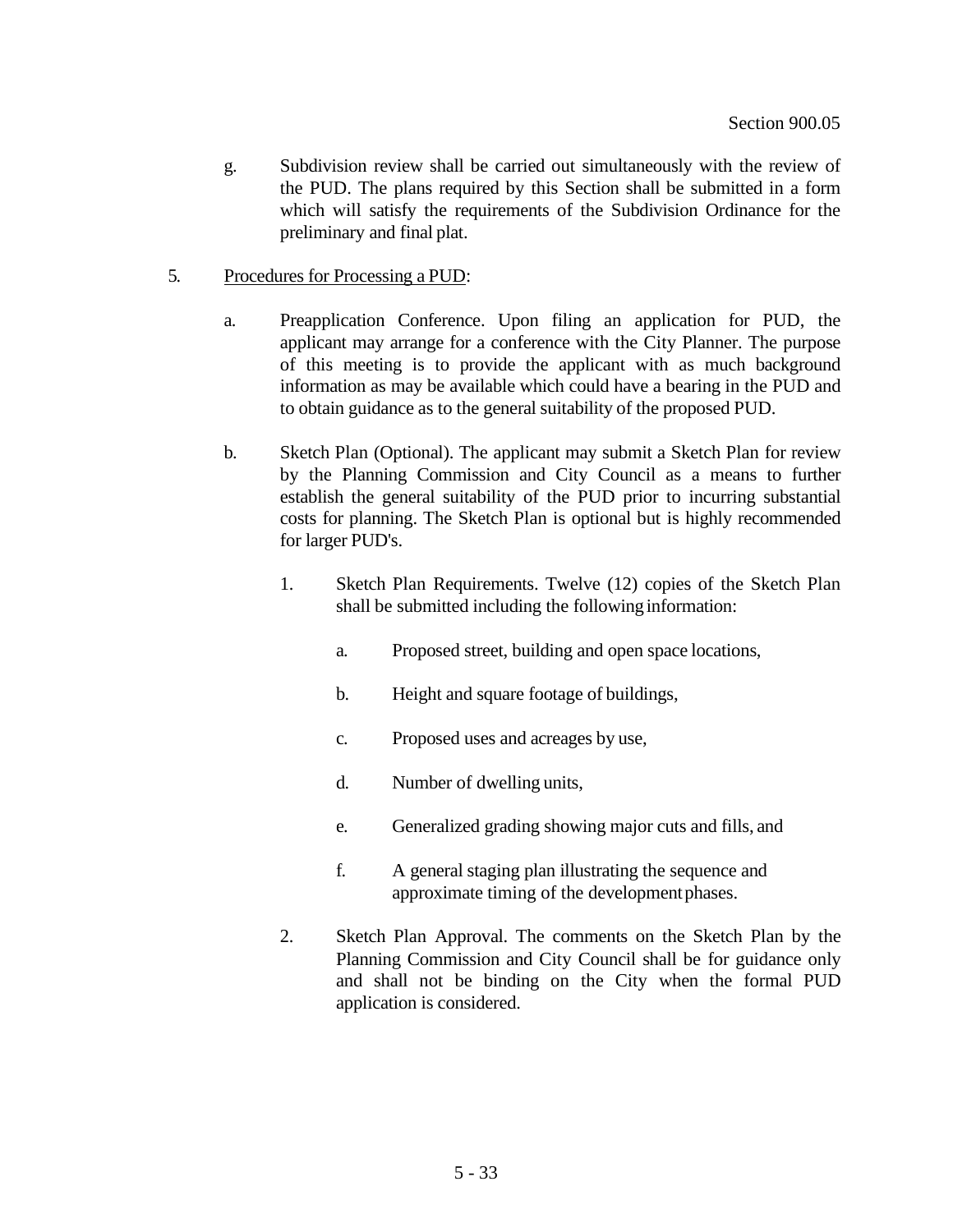- c. Development Plan (Rezoning)
	- 1. Development Plan Requirements. Twelve (12) sets of the following exhibits, maps and plans at a scale of  $1" = 100'$ , and written support information shall accompany the PUD application.
		- a. An Existing Conditions Element including maps illustrating existing zoning and land use within 300 feet of the property, relationship to the Comprehensive Plan and existing site conditions including:
			- 1. Existing topography and slopes.
			- 2. Tree inventory (size, type, condition).
			- 3. Wetland inventory.
			- 4. Existing drainage patterns.
			- 5. Soils conditions.
			- 6. Existing utilities and streets.
			- 7. Property lines and easements.
		- b. A Graphic and Tabular Development Plan Element including:
			- 1. Building locations, height, bulk and square footage.
			- 2. Areas and square footage of all land uses including parks, open space, water surface areas, and conservation areas.
			- 3. Number of dwelling units bytype.
			- 4. Major circulation elements (streets and trails).
			- 5. Drainage and utilities plans.
			- 6. Grading plan.
			- 7. A generalized landscaping plan.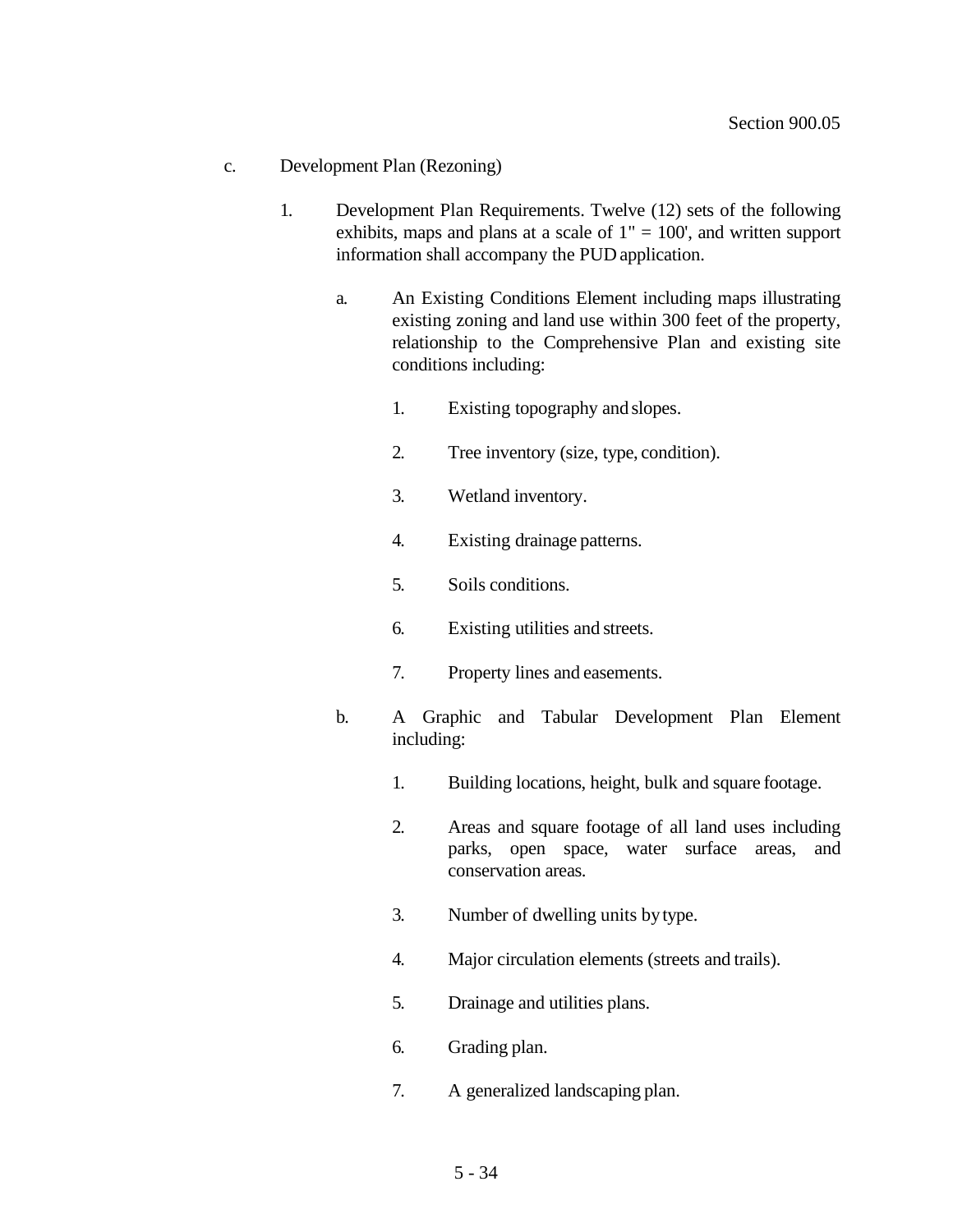- 8. A generalized plan for lighting and signage.
- 9. A phasing plan illustrating the timing and sequence of development
- 10. Elevation drawings of the entrance side of all Phase I buildings, and
- 11. A Preliminary Plat in accordance with Part X, Chapter 1000, Subdivision Ordinance.
- c. A Written Element including:
	- 1. Landowner/applicant's name and address,
	- 2. Evidence of ownership,
	- 3. Development objectives,
	- 4. Legal description,
	- 5. Proposed restrictive covenants, and
	- 6. Open space maintenance provisions and agreements.
- 2. Findings. The Planning Commission and City Council shall not approve a PUD unless they shall find asfollows:
	- a. The proposed development is not inconsistent with the City's Comprehensive Plan,
	- b. The development satisfies most, if not all, of the objectives of this District, and
	- c. The PUD will not be detrimental to surrounding neighborhoods.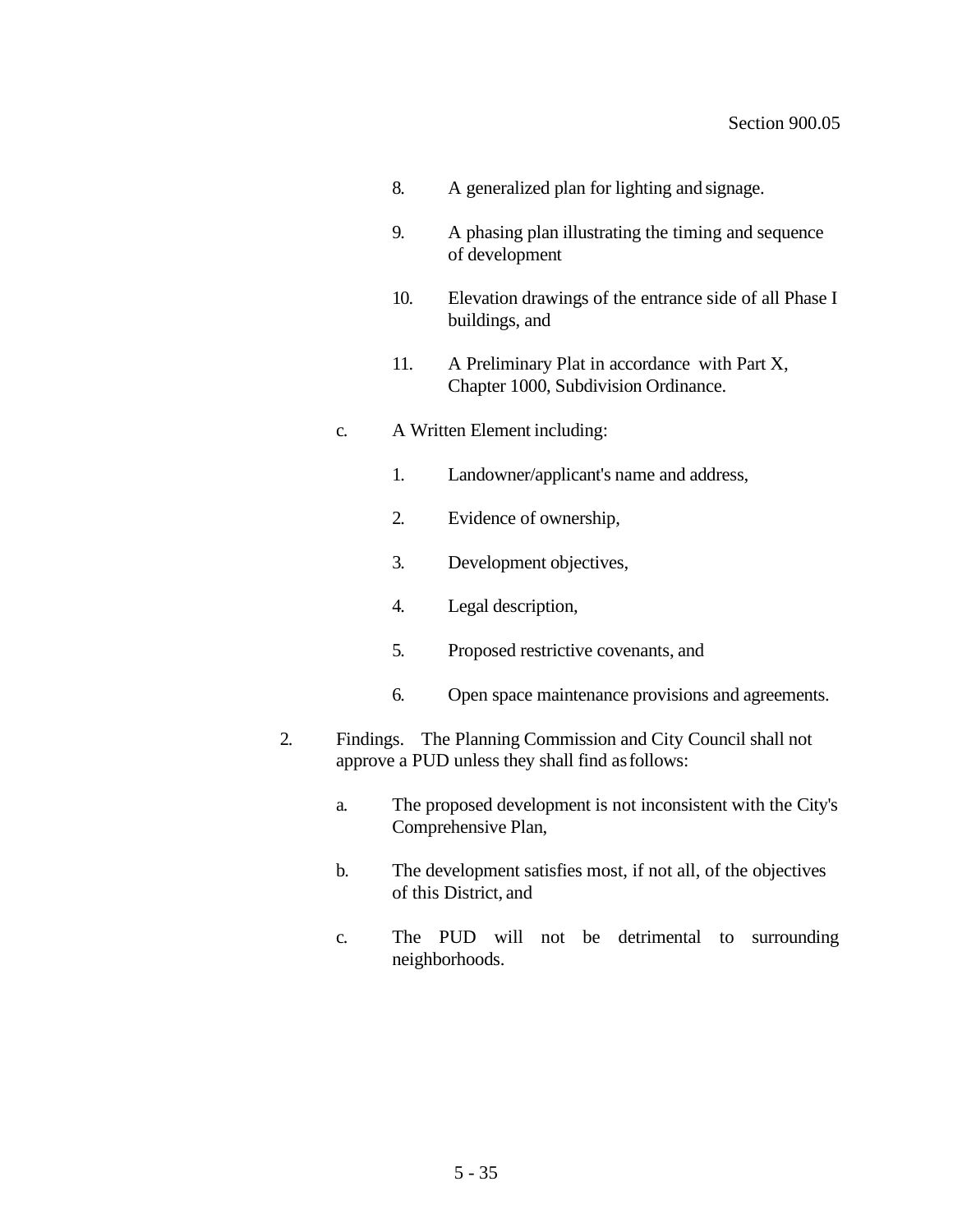- 3. Development Agreement. Upon approval of a Development Plan, the City Council shall direct the City Attorney to draft a Development Agreement in a manner so as to allow its filing with the County Recorder. The Development Agreement shall include the plan elements, findings and the conditions upon which the PUD was approved.
- d. Final Plan.
	- 1. Final Plan Requirements. The Final Plan shall comply with all of the requirements of Section 900.12, Subd. 6, Site PlanReview.
	- 2. Findings. The Planning Commission shall not approve the Final Plan unless it shall find it to be in substantial compliance with the approved Development Plan. Substantial compliance shall mean:
		- a. Buildings, parking and streets are in substantially the same location,
		- b. The number of residential units has not increased or decreased by more than 5%,
		- c. The size of nonresidential structures has not increased by more than 5%,
		- d. There has been no increase in the height of structures,and
		- e. Open space has not been decreased.
- e. Notice and Hearings.
	- 1. Development Plan. Rezoning to PUD shall follow procedures and requirements established in Section 900.12, Subd. 4 of this ordinance.
	- 2. Final Plan. Approval of a Final Plan shall follow the procedures and requirements established in Section 900.12, Subd. 6 of this ordinance.
	- 3. Applicants may combine the Development Plan and Final Plan approvals by submitting all information required for both stages simultaneously.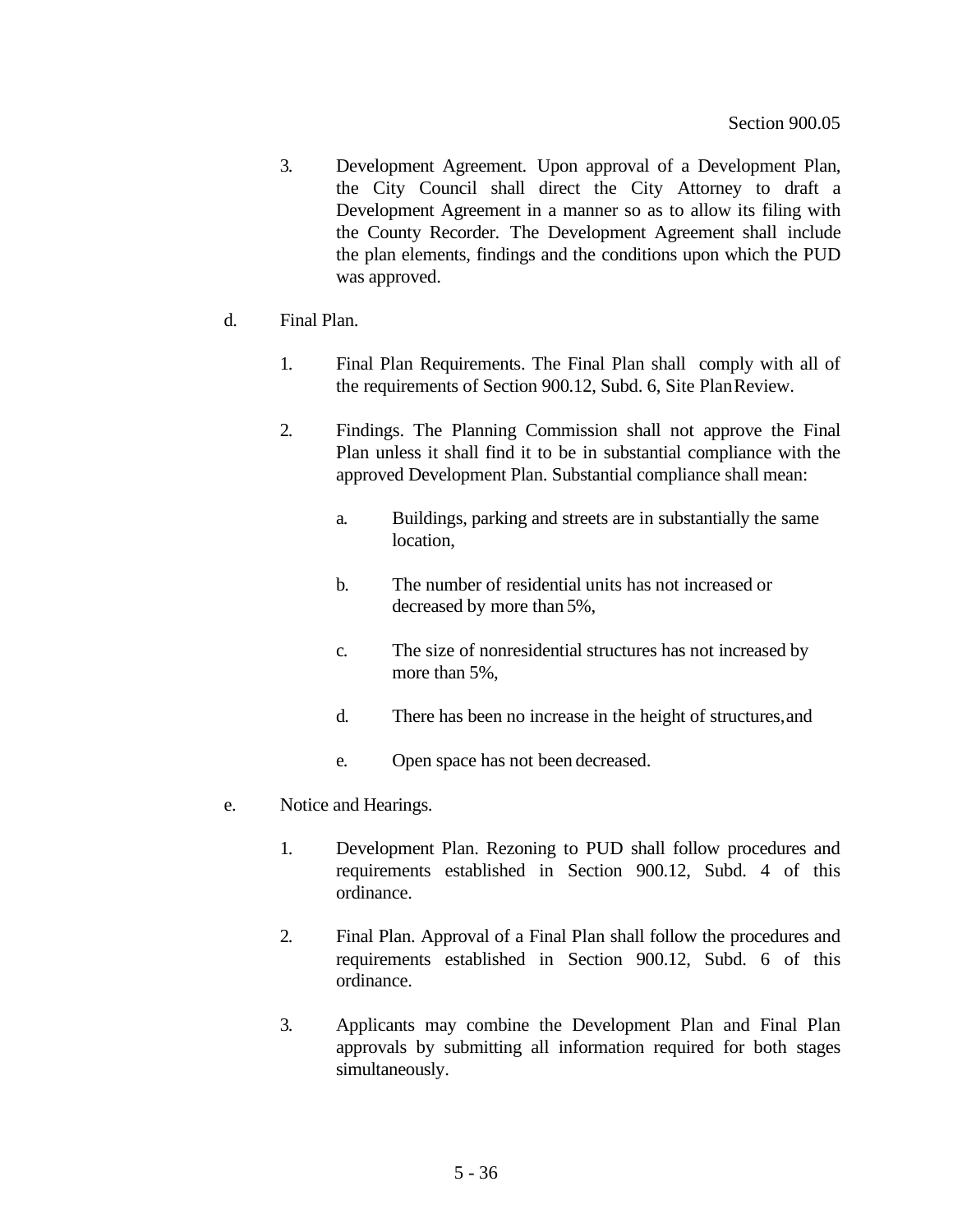- 6. Term of Approval. If substantial development has not occurred within a reasonable time after approval of the PUD rezoning, the City Council may rezone the property to the original district and shall not have to find that the PUD zoning was in error.
- 7. Amendments.
	- a. The procedure for a major amendment shall be the same as for approval of the original PUD. A major amendment is an amendment which:
		- 1. Substantially alters the location and size of buildings, streets and parking areas,
		- 2. Increases or decreases the number of residential dwelling units by more than 5%,
		- 3. Increases the floor area of nonresidential buildings by more than5%,
		- 4. Increases the number of stories of anybuilding,
		- 5. Decrease the amount of open space so as to alter the original design or intent, and
		- 6. Does not comply with a condition attached to the approval of the Development Plan.
	- b. Other amendments may be made by a simple majority vote of the Planning Commission and City Council.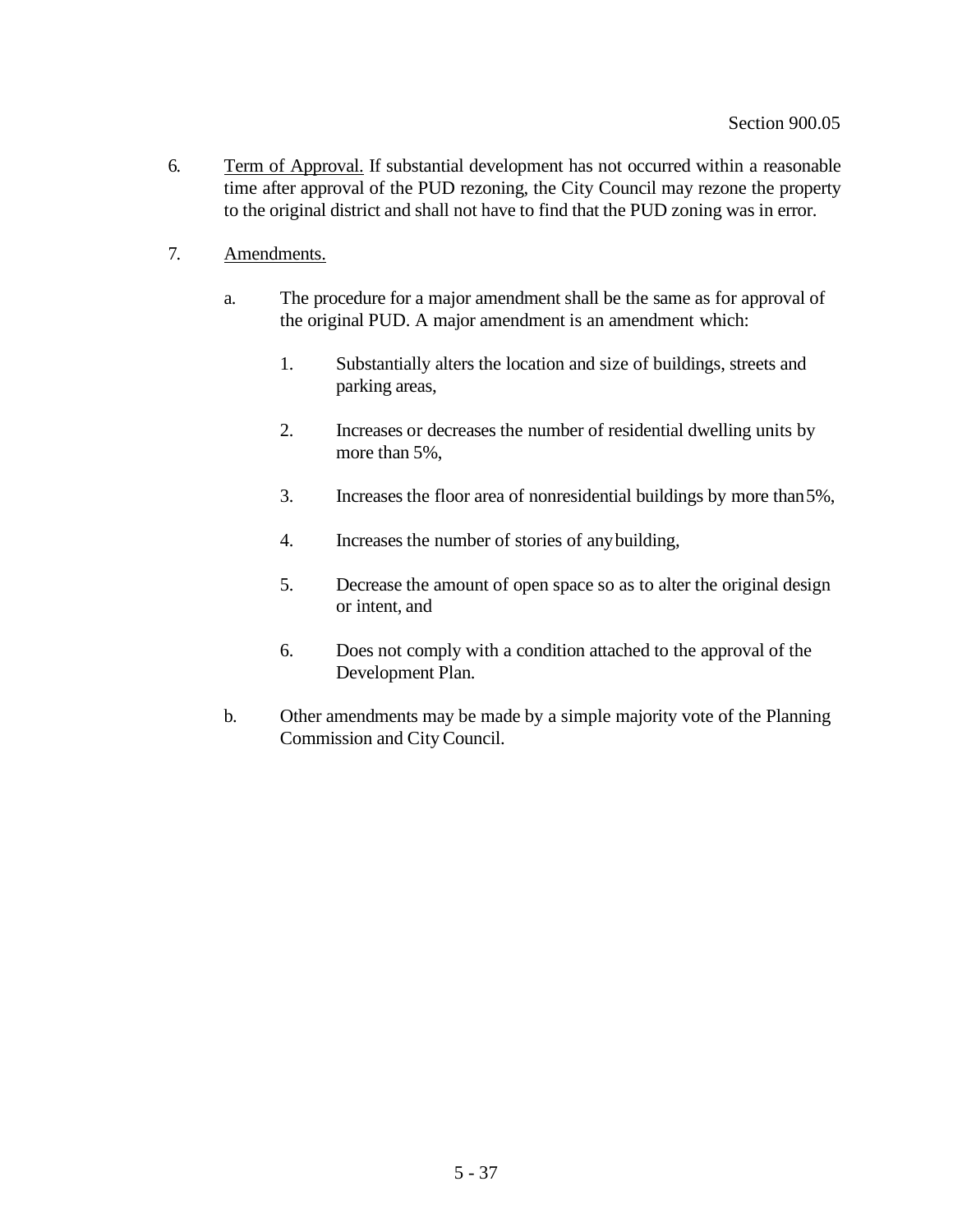## **P. F-1 Fairgrounds District.**

- 1. Intent and Purpose: The purpose of this district is to provide for an area within the City where County Fair activities can take place along with other potential activities that would not adversely affect adjacent residential properties.
- 2. Permitted Use: Uses associated with the County Fair (one week in August) including carnival, concession stands, arts/crafts/hobbies exhibits, animal exhibits/shows, business exhibits, music shows, demolition derby and truck/tractor pull activities, farm implement display areas and administrative office for fair activities.
- 3. Uses Permitted with Special Restrictions:
	- a. Use of fair buildings for storage (no outdoor storage allowed). Outdoor recreational vehicle and boat storage allowed provided 200 foot setbacks from property lines are met and screened as determined by the City and all vehicles/boats are in operable condition.
	- b. Auctions, craft sales, trade shows, farmers markets, circus and similar uses provided patrons of such events enter the grounds from the Cherry Street area on the south side of the grounds and provided activities take place between 7:00 AM and 9:00 PM. Patron parking to said events shall take place on fairground property.
	- c. Fire Department, Sheriff's Posse and Sheriff's department training provided activities take place between 7:00 AM and 9:00 PM.
	- d. Animal shows including events for dogs, horses, cattle and other livestock/poultry, provided show activities take place between 7:00 AM and 9:00 PM.
	- e. Community and corporate picnic/social events provided activities take place between 7:00 AM and 9:00 PM and all patron parking takes place on fairgrounds property.
	- f. Recreation activities including events sponsored by municipalities or school districts such as ice skating, fitness activities, youth recreation, baseball, soccer and similar activities and provided activities take place between 7:00 AM and 9:00 PM.
	- g. Community group use of building facilities including Boy/Girl Scouts, 4- H Groups, and other civic organizations.